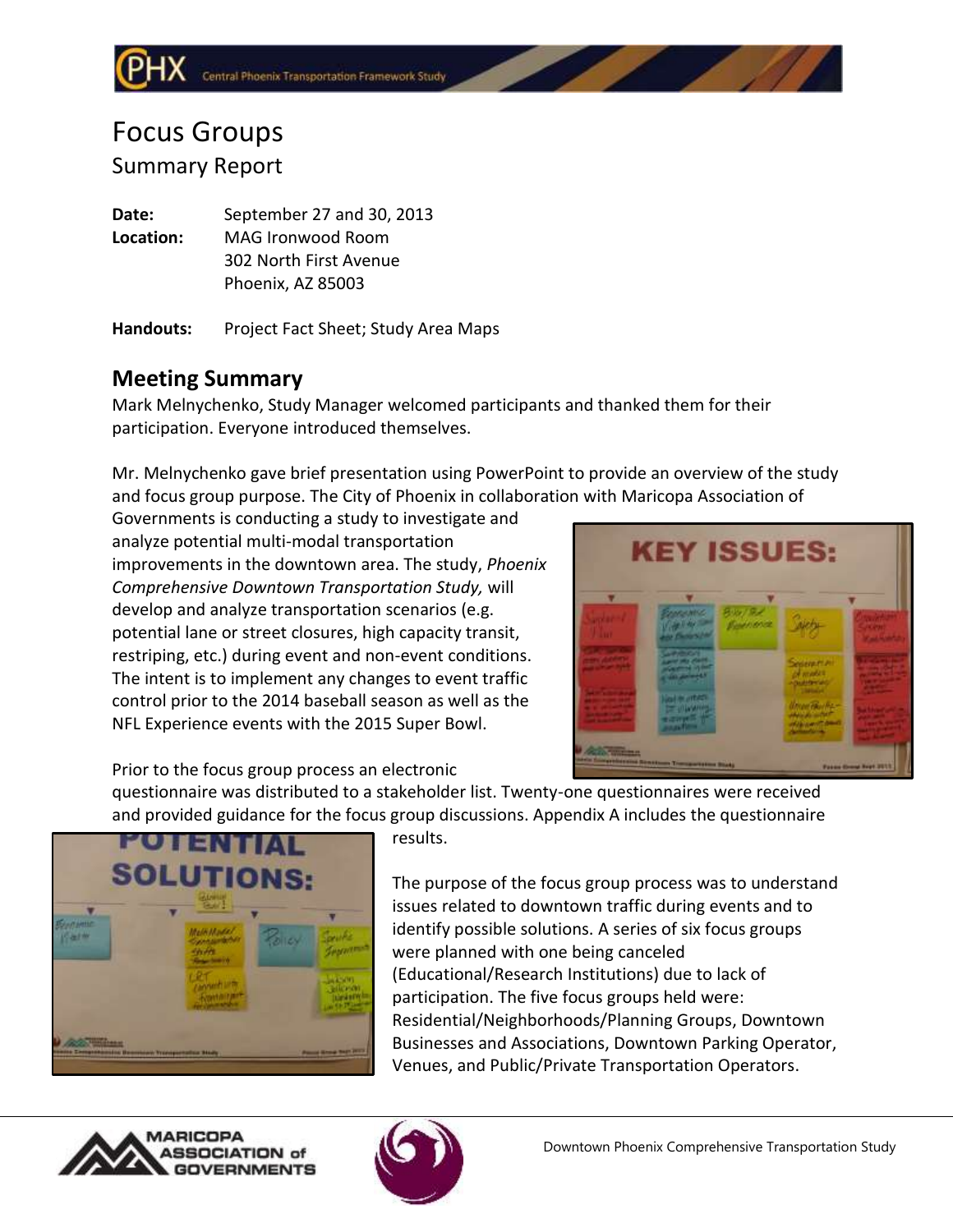Mr. Melnychenko introduced Peggy Fiandaca as the focus group facilitator. Ms. Fiandaca led participants through a series of questions (responses captured as part of this report).

Also, part of the focus group exercise was to identify specific geographic issues or solutions. The following indicates those mentioned during all of the focus groups.

- Add the  $3^{rd}$  Street promenade project bike/pedestrian project
- 7<sup>th</sup> Street/7<sup>th</sup> Avenue need to be re-imagined as grids
- Roosevelt Street need to improve the pedestrian experience
- Safety concerns at 3<sup>rd</sup> Avenue and Portland Street
- Problems with bikes and pedestrian movements on  $7<sup>th</sup>$ Avenue and 7th Street
- Rethink  $3^{rd}$  and  $4^{th}$  Streets
- **•** Streetcar project idea on Grand Avenue and downtown
- Underdeveloped land and areas ripe for redevelopment particularly in the study area's southern section
- Consider the new entry for services at the Human Service Campus
- Consider closing Adams between  $1^{st}$  and  $2^{nd}$  Streets
- $\bullet$  Upgrade safety at 1<sup>st</sup> Street and Central Avenue
- Access to Summit
- Transient issues at CityScape
- Central Avenue railroad crossing restricts LRT
- Southern project area address pedestrian and bicycle movement safety
- $\bullet$  7<sup>th</sup> Street and Van Buren access to bioscience campus is unsafe
- **•** Better east/west connectively between  $1^{st}$  Avenue and  $7^{th}$  Avenue between Fillmore and Van Buren
- Greening of  $7<sup>th</sup>$  Avenue/ $7<sup>th</sup>$  Street
- Central and I-17 bridge project
- High level of families with low income in the southern project area that need access to transit and improve pedestrian mobility
- Eliminate the one-way pairs
- Fix 1<sup>st</sup> Avenue/Central Avenue/Roosevelt intersection
- Accidents on 3<sup>rd</sup> Avenue and Fillmore intersection
- Better bicycle safety on  $7<sup>th</sup>$  Avenue and  $7<sup>th</sup>$  Street
- Improve safety for pedestrian rail crossings





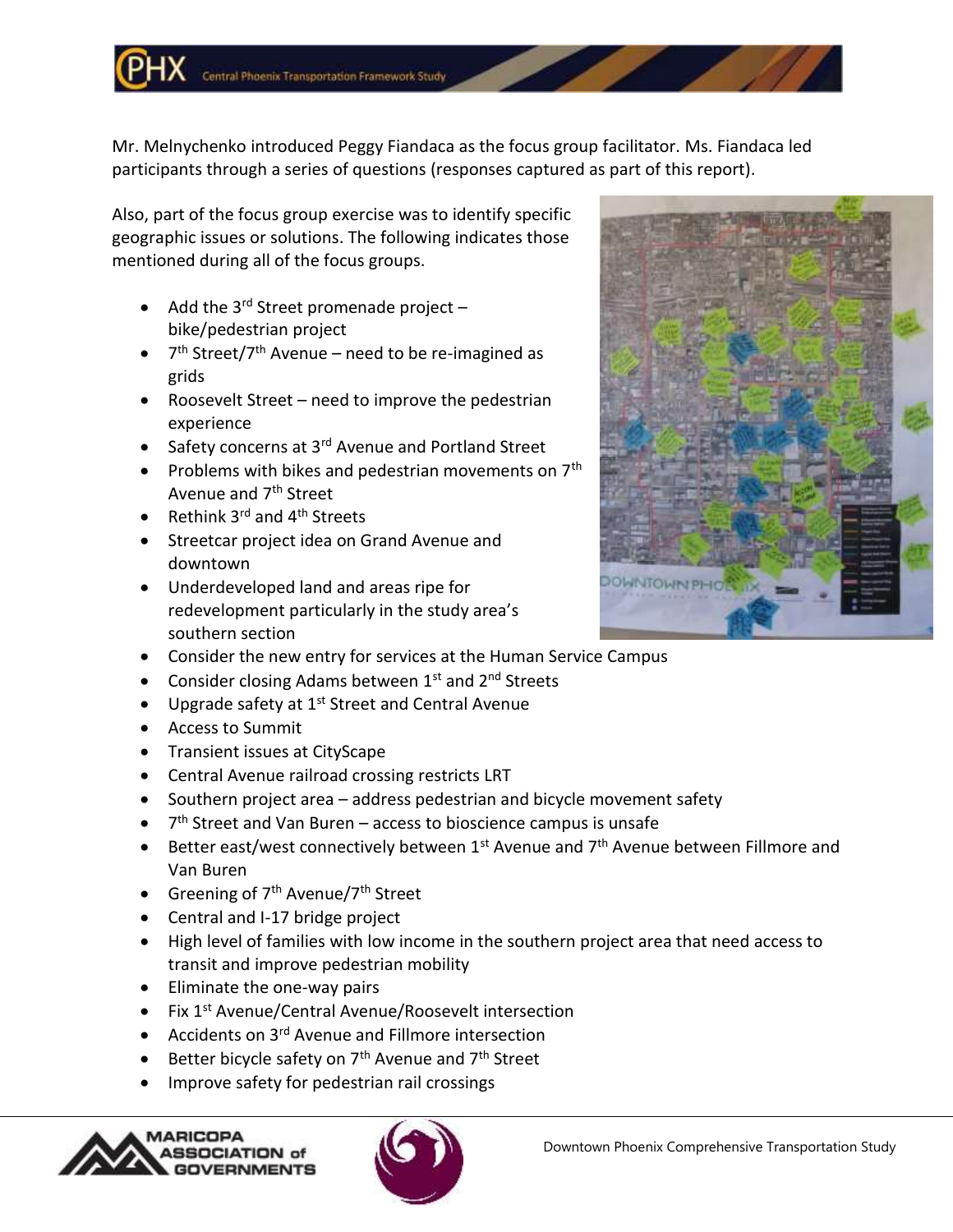Following are some of the "Common Themes" heard from the five focus groups held.

Downtown Livability

- It is not about moving people out of downtown but encouraging people to stay in downtown
- Measure the impact of residents that live in downtown
- Protect the quality of neighborhoods
- Provide safe, walkable streets that connect activities

# Economic Vitality

• Balance between events and business vitality and neighborhoods

# Streets

- Reduce speeds due to neighborhood impact and enhance downtown experience
- Consider the elimination of key one-way streets to alleviate neighborhood issues in terms of traffic volumes but evaluate all impacts
- Cityscape wanting to close off Central Avenue would have a major impact on transit

# Policies

- Road diets
- Context sensitive solutions
- Complete streets
- Comprehensive approach across all city departments

# Pedestrians

Dynamic policies for the movement of people is critical

# Multi-Modal Transportation

Need to think beyond just the automobiles; all modes considered

# Parking

- Increase parking fees; consider a scaled parking fee
- Shared parking for venues; difficult when events increase in participation
- Convention Center pre-sold tickets for parking when there are other events going on; the one-way streets get people lost
- Expand shared parking opportunities
- Path finding notifications on the freeway providing parking information
- When a parking lot is full the lot closes and only allows pre-sold parking passes
- Rail use should be promoted heavily for congested event times
- Provide additional on-street parking



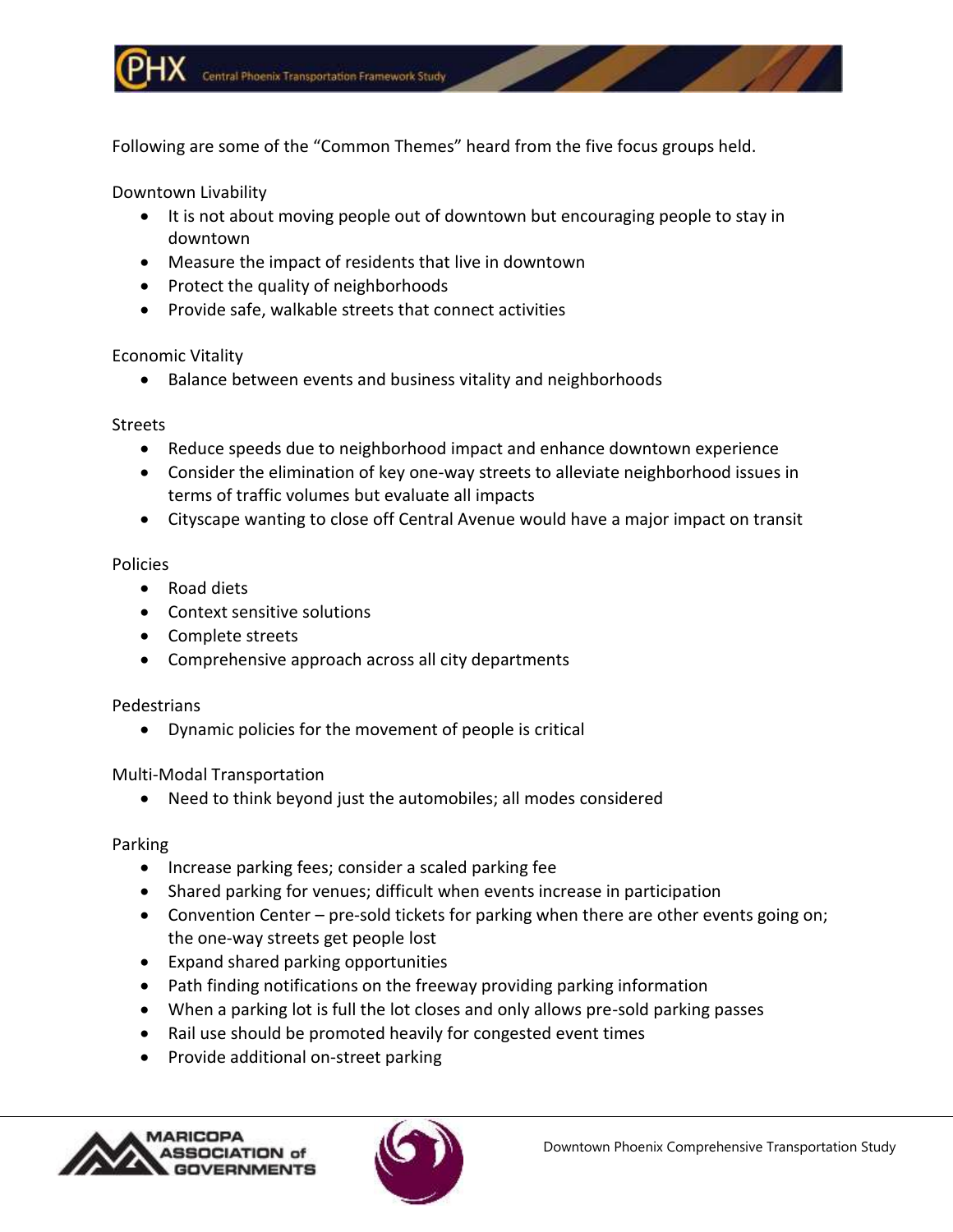

Specific Improvements:

- Better green striping for bicycling
- Re-imagine  $7<sup>th</sup>$  Street and  $7<sup>th</sup>$  Avenue (equalization of streets and relationship to neighborhoods)
- Improved gateways
- 3<sup>rd</sup>/5<sup>th</sup> Streets Warehouse District no sidewalks, no lighting, lack of landscaping, poor conditions
- East/west connectivity needs improving  $-16<sup>th</sup>$  Street to 19<sup>th</sup> Avenue on Roosevelt (bike/pedestrian boulevard)
- Connectivity south down to Baseline
- Landscaped medians on  $7<sup>th</sup>$  Street and  $7<sup>th</sup>$  Avenue; softens the streets and allows pedestrians to cross
- Traffic signal synchronization; need for consistency in traffic flow
- **Better east/west connector 1st Avenue and 7th Avenue; Fillmore to Van Buren**

Sunburst Plan Improvements:

- Policy shift from "flush" people from downtown to "experience and extend stay" in downtown
- Traffic can flow better; need to address pedestrian safety
- 7th Street north when baseball games let out; you cannot go west on Washington; not certain why; this issue needs to be addressed

System Modifications

- Signalization improvements could help time consistency of transit
- Signal timing after LRT movements should be considered

Transit Improvements

- Central Avenue and Washington/Jefferson need to preserve for transit
- Any changes (one-way to two-way) needs to work with transit
- Need to accommodate buses on the street; movement of the buses throughout the area
- Need to accommodate the peak hour transit buses on the streets; this is a real problem
- Potential signal phasing modifications to address better transit movements

At the conclusion of the focus group, Mr. Melnychenko thanked participants again for their contributions and reminded them that they will be asked for continued contributions throughout the process.



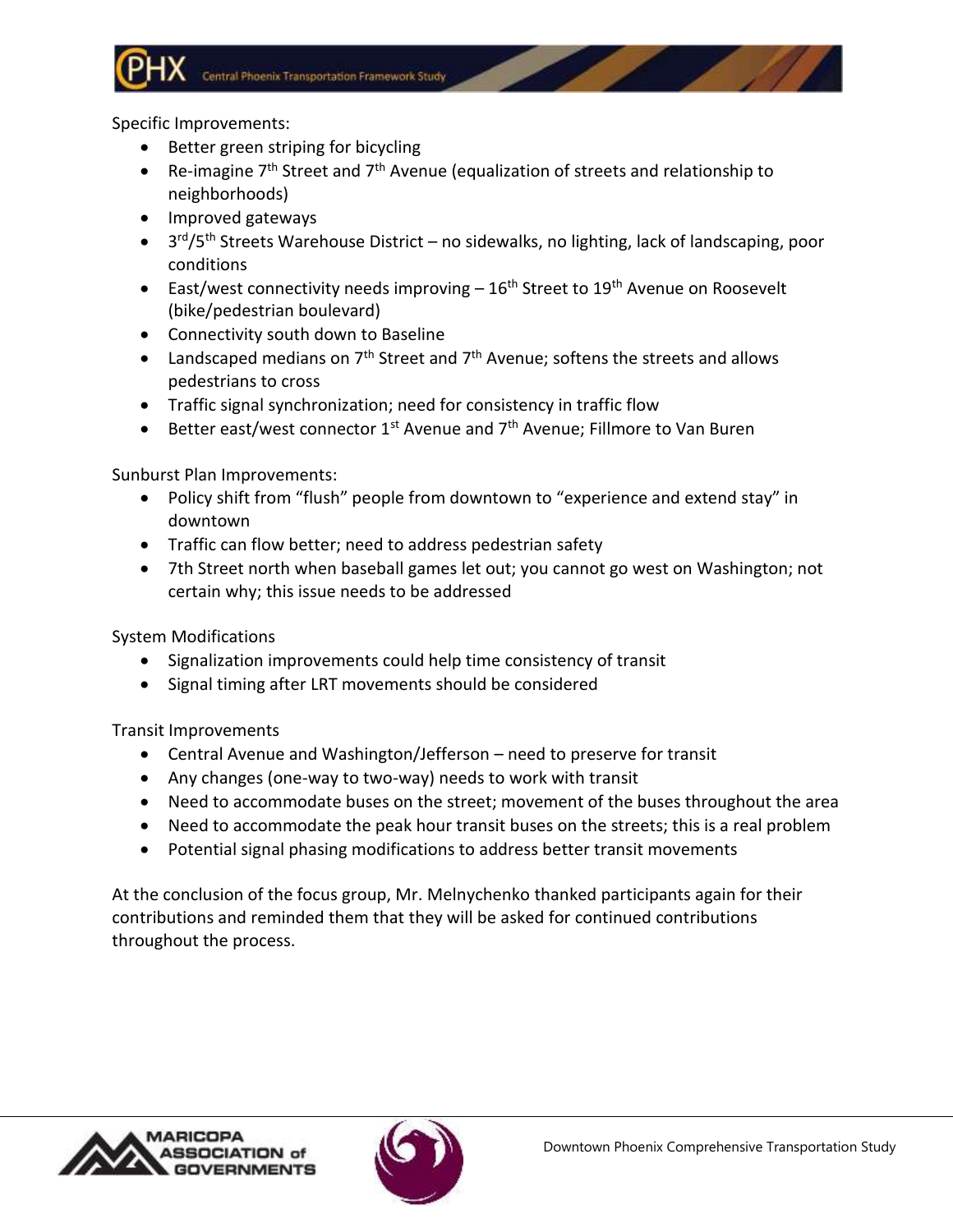# **Residential/Neighborhoods/Planning Groups**

# **Focus Group Feedback**

# **September 27, 2013; 9:00 to 10:30 AM**

**Participants:** Katherine Coles, Phoenix Central City Village Planner; Roberto Frietz, Phoenix Neighborhood Specialist; Curtis Leach, Downtown Phoenix Partnership; Patrick McNamara, Local Initiatives Support Corporation; Mat Seaman, Metrowest Development; Thomas Topero, Garfield Organization; Silvia Urrutia, Raza Development Fund; Feliciano Vera, Urban Sol Development; Cory Kincaid, Evans Churchill Community Association

> *Staff and Consultants Present: Mark Melnychenko and Ray Dovalina, City of Phoenix; Peggy Fiandaca, Partners for Strategic Action, Inc.; Amy Moran and Dan Marum, Wilson & Company, Inc.*

# **What are the issues from your perspective facing Downtown Phoenix transportation?**

Economic Vitality

- Balance between events and business vitality and neighborhoods
- Through put mentality ( $7<sup>th</sup> Street/7<sup>th</sup>$  Avenue) impact the perception of the economic vitality of the area



# **Streets**

- Speeds too high; impacts the neighborhood and downtown experience
- Get rid of one-way streets; alleviate neighborhood issues in terms of traffic volumes
- Streets are too wide; need road diet on many streets

# Pedestrians

- Problem is that the planning is around the peak movement; need to comprehensively examine the pedestrian impact and not just to accommodate the cars
- Need to think differently about the movement of people out of downtown after events; more emphasis on the downtown experience; work with venues
- Dynamic policies for the movement of people is critical; they drive everything

# Multi-Modal Transportation

- Need to incentivize behavior to use alternative modes of transportation and to stay after events to visit restaurants, etc.
- Need to think beyond just the automobiles; all modes considered
- Accommodation of new modes of travel (transit, bike share, etc.)



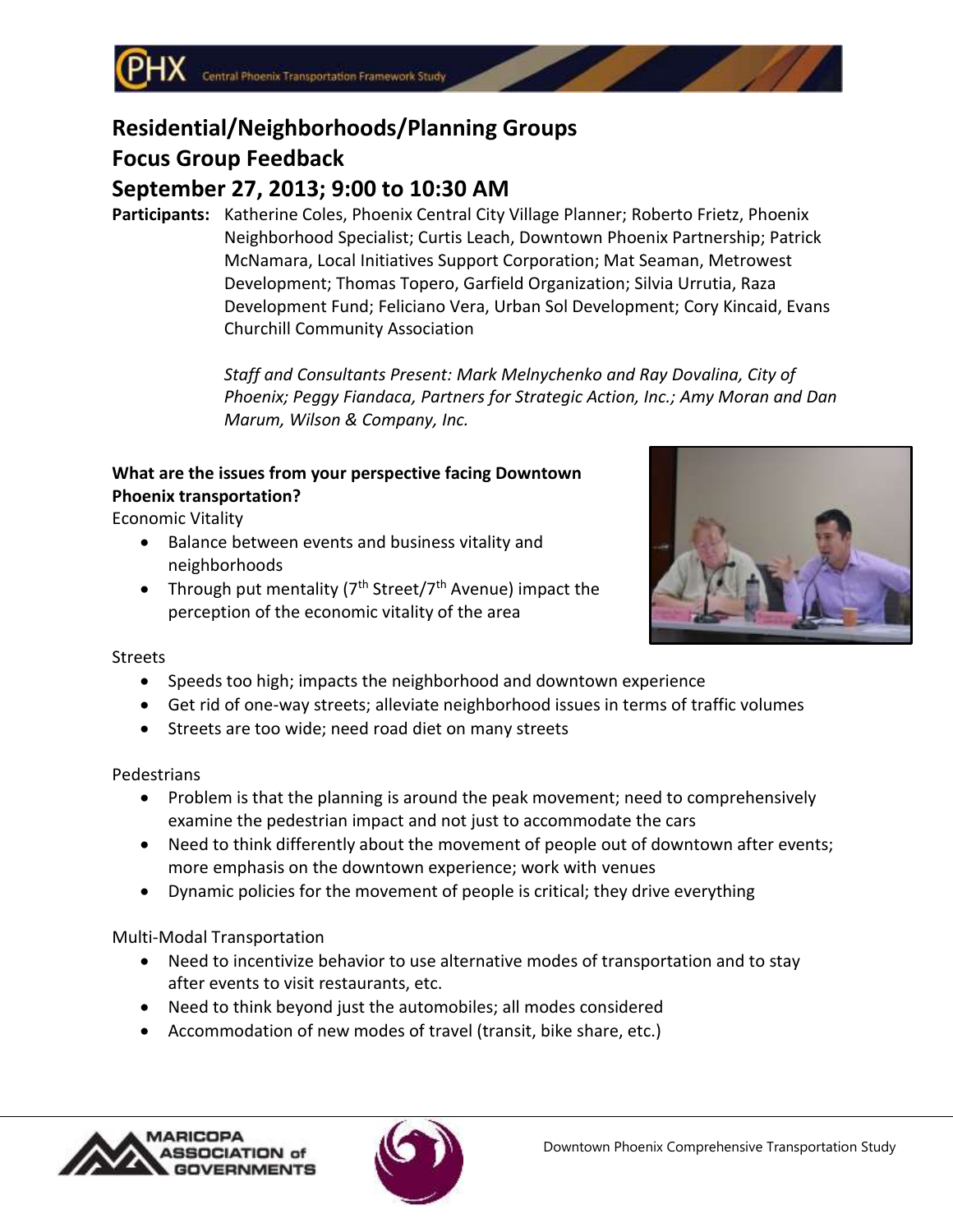# Urban Development

- Better connections for neighborhoods
- Consideration of the land left behind after land is taken to widen the road; sometimes what is left is not developable and is a negative eye-sore on the neighborhood
- Underutilized downtown buildings
- Instead of knocking down downtown buildings for parking consider revitalization to create downtown energy

## Policies

- Concerned about the flushing of people out of downtown
- Define better who we are creating the experience for
- Perception by funders that Phoenix is just for cars
- Model data should differentiate conditions in the core as it changes
- Traffic routing through neighborhoods are a problem
- Downtown businesses are missing from the Sunburst Committee; basis of the plan needs to shift to keeping people downtown

# **What is the universe of potential solutions?**

Policies:

- Put policies in place to illustrate what the intent is for downtown transportation and parking (e.g. this would communicate to lenders the intent)
- Should pay more in garages for the privilege to park close to the venues and be "flushed" out of downtown quickly; or consider a scaled parking fee
- Everyone needs to be involved in addressing the solutions
- Important to remember that policies or solutions are bigger than just the Phoenix Streets Department

Multi-Modal Transportation:

- Slow down traffic
- Upgraded multi-modal transportation hierarchy; dynamic set of policy direction make the city work at a higher level (e.g. terminology needs to change that is a barrier to nonvehicular modes)
- One-way street reversal; add on street parking
- Shift in thinking on how the person movement is managed as a way to manage street
- Complete streets; comprehensive and integrated

Economic Vitality:

- People first philosophy
- Projects relate to integration into the overall context of downtown economic vitality





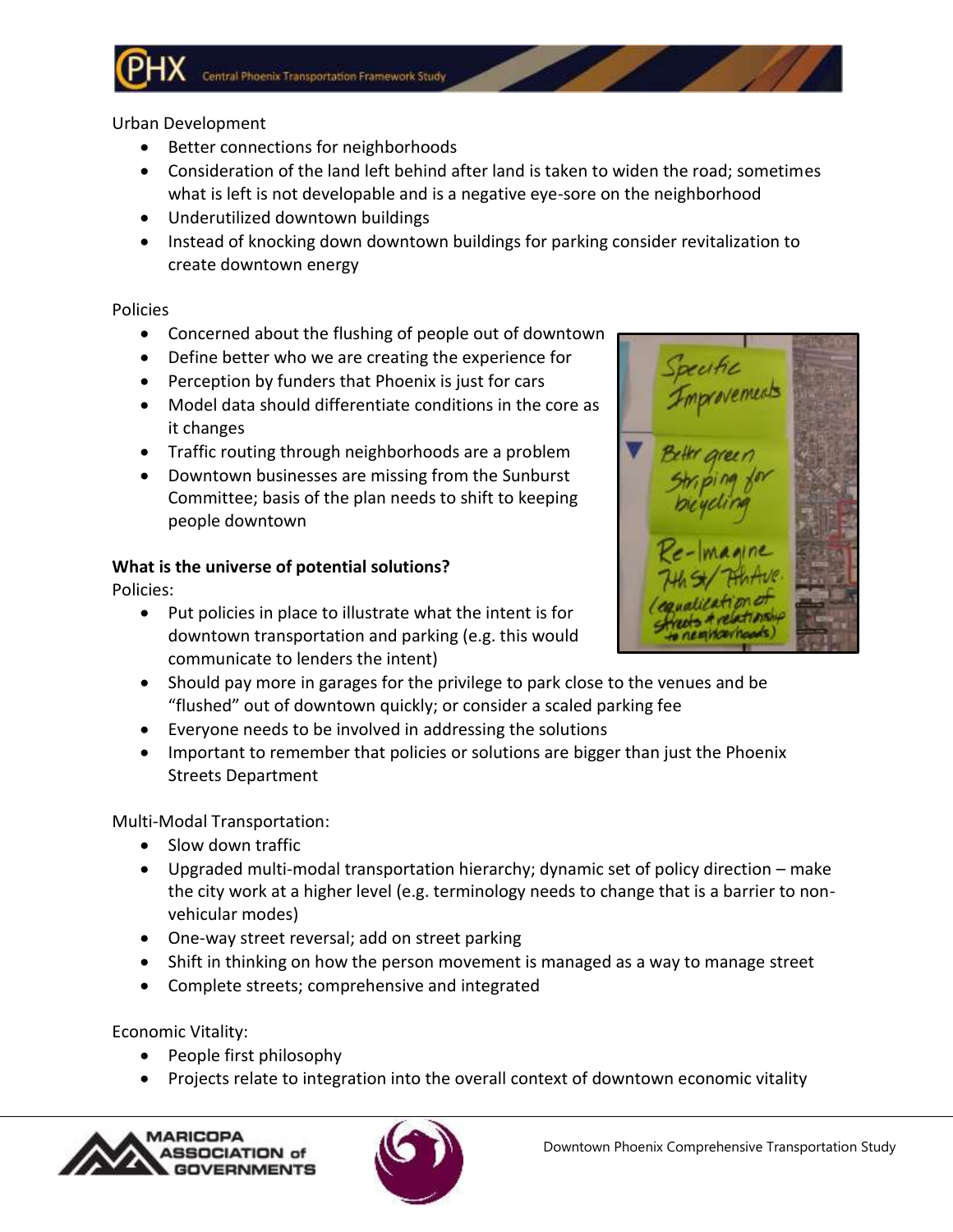More integration of land use and transportation; policy shift

Specific Improvements:

- Better green striping for bicycling
- Re-imagine  $7<sup>th</sup>$  Street and  $7<sup>th</sup>$  Avenue (equalization of streets and relationship to neighborhoods)

Sunburst Plan Improvements:

 Policy shift from "flush" people from downtown to "experience and extend stay" in downtown





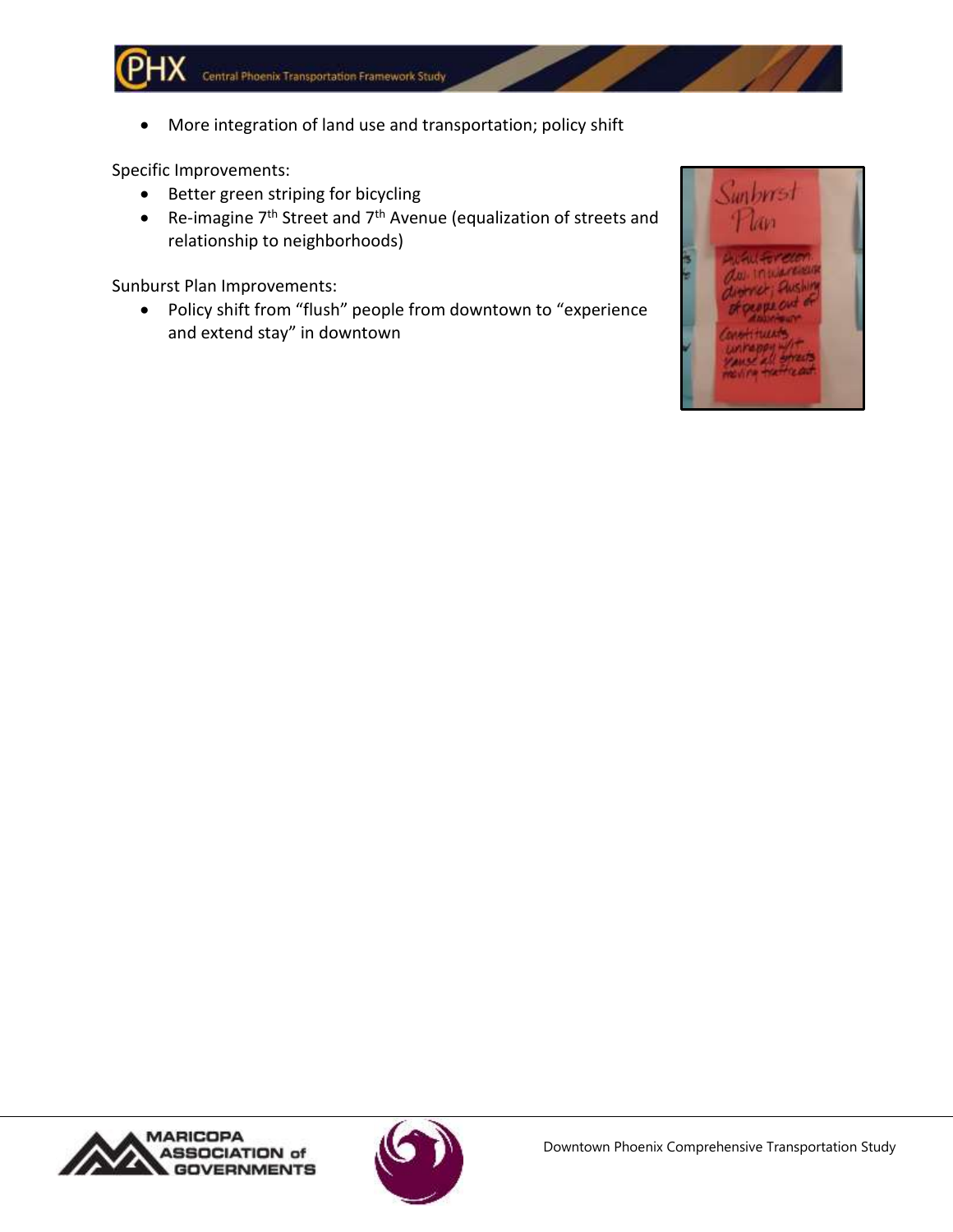# **Downtown Businesses and Associations Focus Group Feedback**

# **September 27, 2013; 11:00 AM to 12:30 PM**

**Participants:** Scott Johnson, Downtown Phoenix Partnership Ambassadors; Robert Graham, Inspired Connections; Samantha Jackson, Downtown Phoenix Partnership; Don Keuth, Phoenix Community Alliance; David Krietor, Downtown Phoenix Partnership; Michael Levine, Levine Machine, LLC; Terry Madeksza, Downtown Phoenix Partnership; Jo Marie McDonald, Phoenix Community Alliance; Carol Poore, Ph.D., Phoenix PHabulous Experience; Shannon Scutari, Sustainable



Communities Collaborative; Curtis Leach, Downtown Phoenix Partnership; Dave Roderique, Downtown Phoenix Partnership

*Staff and Consultants Present: Mark Melnychenko and Ray Dovalina, City of Phoenix; Peggy Fiandaca, Partners for Strategic Action, Inc.; Amy Moran and Dan Marum, Wilson & Company, Inc.*

# **What are the issues from your perspective facing Downtown Phoenix transportation?** Image

- Need gateways to downtown and make them attractive
- Lifeless facades
- Lack of sense of place

Policy Shifts

- Need to have a paradigm shift that there is a connection between transportation and all downtown issues
- Policy needs to be implemented throughout the organization; how it is implemented in a comprehensive way is important
- How the city deals with parking garages should change
- Need to connect this effort to Plan Phoenix process

Sunburst Plan

- Sunburst Plan is awful for economic development in the warehouse district because is flushes people out of the area as soon as events are over
- Constituents are unhappy with it because all streets move traffic out of the area



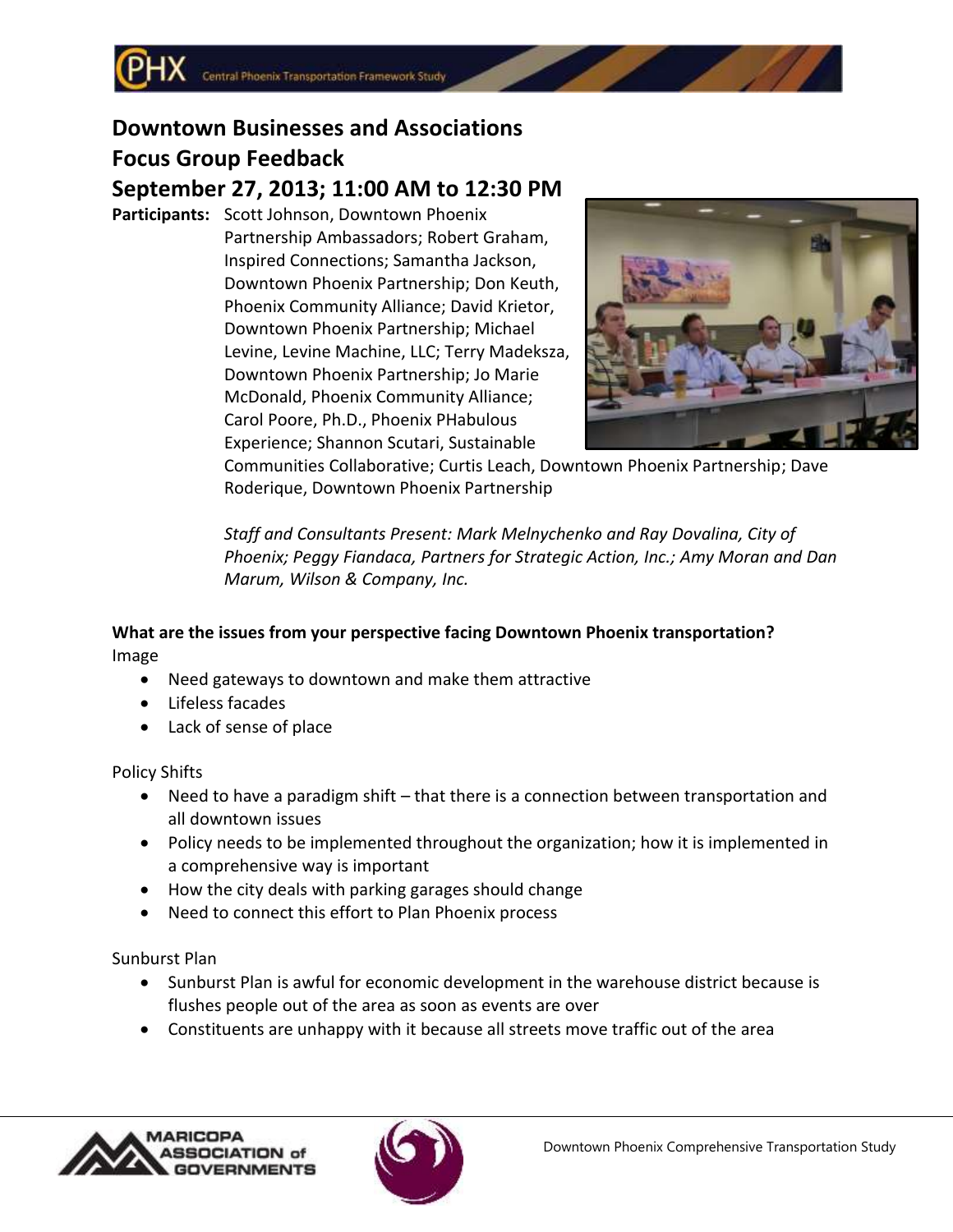

Economic Vitality

Need to ensure that tourism component is considered in the planning

Bike/Pedestrian Movement

- Poor quality of sidewalks; need improvements
- 3<sup>rd</sup>/5<sup>th</sup> Streets Warehouse District no sidewalks, no lighting, lack of landscaping, poor conditions

Safety

- Pedestrian safety should be improved
- Sidewalks are unsafe
- Lighting is poor; a lot of the lighting does not work
- Coordination with the Shade and Tree Master Plan

Urban Development

- $\bullet$  1<sup>st</sup> Avenue to 7<sup>th</sup> Street more density to be developed
- Westside still has more potential for redevelopment
- $\bullet$  West of  $7<sup>th</sup>$  Avenue has some health service issues
- Southwest part of downtown as the area develops, more activity makes connections more difficult

# **What is the universe of potential solutions?**

Circulation System Modifications

- One-way street issues; super blocks make it difficult to get to businesses or neighborhoods
- Traffic signal synchronization
- District parking solutions in TOD

Sunburst Plan Improvements

Practice with a lower robust plan – ratchet down the plan to see where problems are

Economic Development

- ASU is considering developing in the warehouse district which needs to be addressed with transportation; more bicycling, pedestrians, etc. combined with the events
- Need to implement strategies to retain people in downtown; make the experience safe and connect the various areas

Multi-Modal Transportation

- Consider the potential of an urban streetcar system; loop system McDowell, south on 3<sup>rd</sup>/5<sup>th</sup> Streets to convention center, to sports and entertainment district
- Develop pedestrian comfort standards



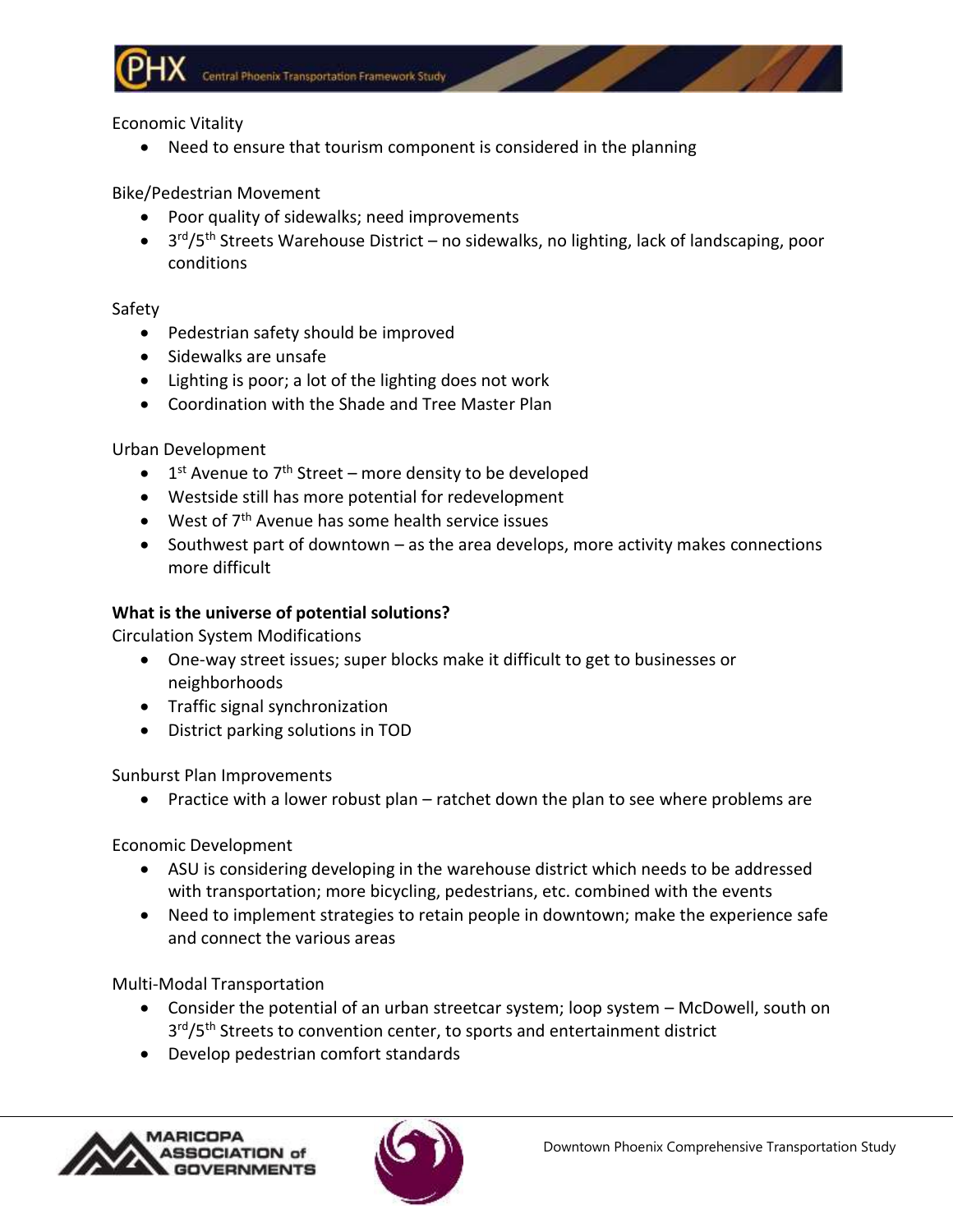Central Phoenix Transportation Framework Study

- Consider that visitors will have to walk during their visits sidewalks must be safe, have capacity, be clean, smooth and flat
- Develop amenities to identify crosswalks better
- Time to retire the Dash and replace with something else

Policies

- Context sensitive solutions solutions need to be in the context of people on the streets
- Public/private incentives to use alternative modes of transportation
- District energy expand this concept
- Holistic view solutions should not be developed by Streets and Transportation Department but all departments should be involved
- Need to identify community well-being measures

# Specific Improvements

- At-grade pedestrian improvements; don't let pedestrians get lost in the planning effort
- Change on street parking philosophy; complete streets
- Identify a tiered approach to priority gateway areas
- Implement an integrated approach to urban design
- Lower Grand Avenue improvements pilot; model for testing **Sunburst**
- Need to examine pedi-cabs, car share, and zip cars
- UP Railroad crossings for pedestrians need to be addressed; pedestrians cannot get across
- Need a hop on/hop off type of transportation
- East/west connectivity needs improving  $-16<sup>th</sup>$  Street to 19<sup>th</sup> Avenue on Roosevelt (bike/pedestrian boulevard)
- Connectivity south down to Baseline
- Landscaped medians on  $7<sup>th</sup>$  Street and  $7<sup>th</sup>$  Avenue; softens the streets and allows pedestrians to cross
- Traffic signal synchronization; need for consistency in traffic flow
- Better east/west connector 1<sup>st</sup> Avenue and 7<sup>th</sup> Avenue; Filmore to Van Buren



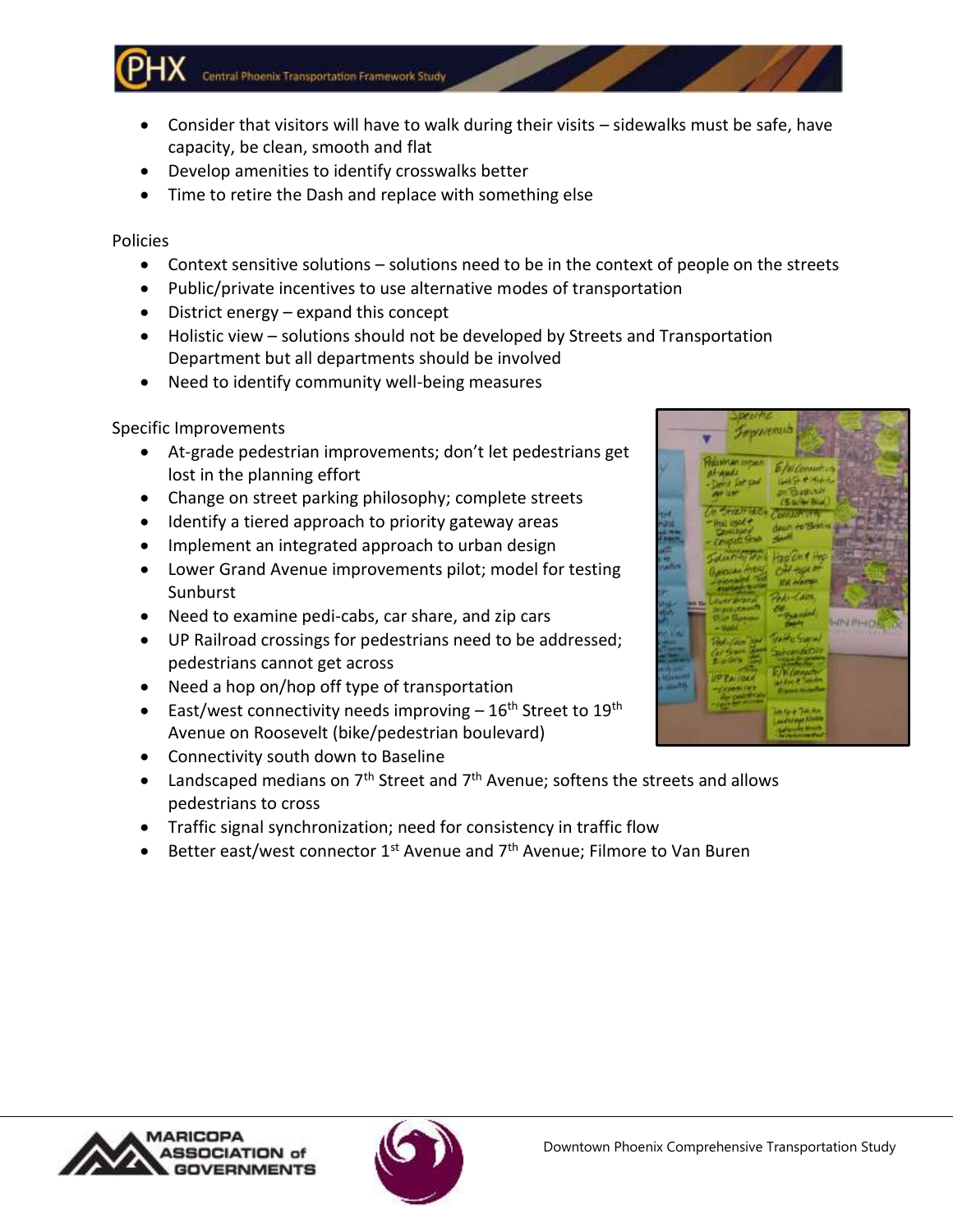# **Downtown Parking Operators Focus Group Feedback**

# **September 27, 2013; 2:00 AM to 3:30 PM**

**Participants:** Woodie Browder, Sports & Entertainment Services; Bob Fingerman, Phoenix Convention Center

> *Staff and Consultants Present: Mark Melnychenko and Ray Dovalina, City of Phoenix; Peggy Fiandaca, Partners for Strategic Action, Inc.; Amy Moran and Dan Marum, Wilson & Company, Inc.*

## **What are the issues from your perspective facing Downtown Phoenix transportation?** Sunburst Plan

- Traffic can flow better; need to address pedestrian safety
- 7th Street north when baseball games let out; you cannot go west on Washington; not certain why; this issue needs to be addressed

Economic Vitality

- Needs to be emphasized as part of the planning
- Suite holders want the ease of getting in and out of the garages as quickly as possible
- Need to create downtown vibrancy to compete for conventions
- Broad one-way streets make it unsafe for pedestrians and bicyclists and hinders economic development

Bike and Pedestrians

Experience needs to be improved

Multi-Modal Transportation

- Separation between pedestrians and vehicles
- Union Pacific they do what they want; lack of connectivity
- Person mobility focus
- LRT connectivity from the airport for people attending conventions

# **What is the universe of potential solutions?**

Circulation System Modifications

 Parking garages are built for one-way in/out traffic movements; if there is a change to two-way the garages will be impacted  $(5<sup>th</sup>$  Street would be a disaster; would need a median)





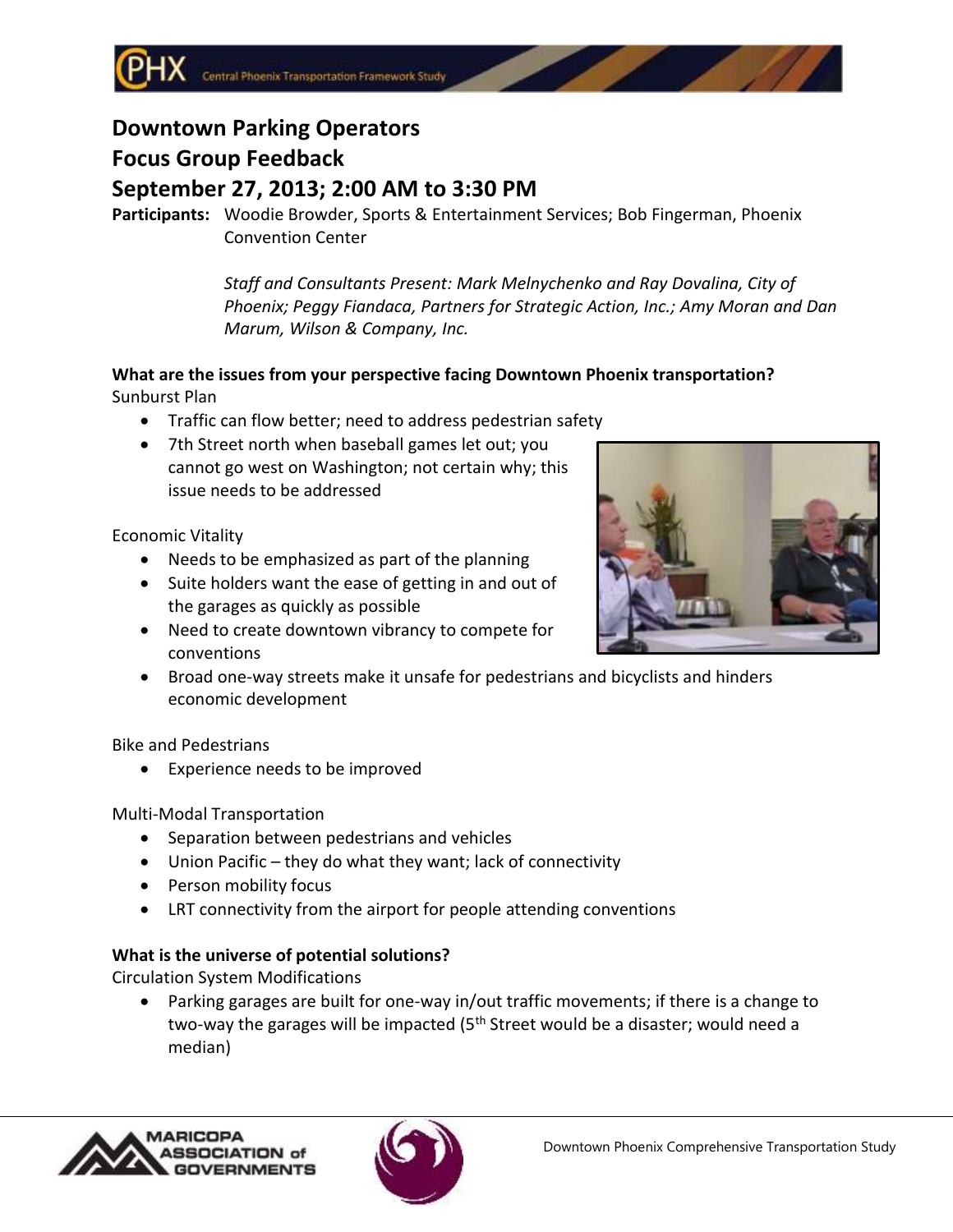Central Phoenix Transportation Framework Study

- $\bullet$  3<sup>rd</sup> Street will be used more near the convention center; used for special events and staging for shows; the street is important
- Jackson, Jefferson, and Washington consider development like San Diego Gas Lamp District



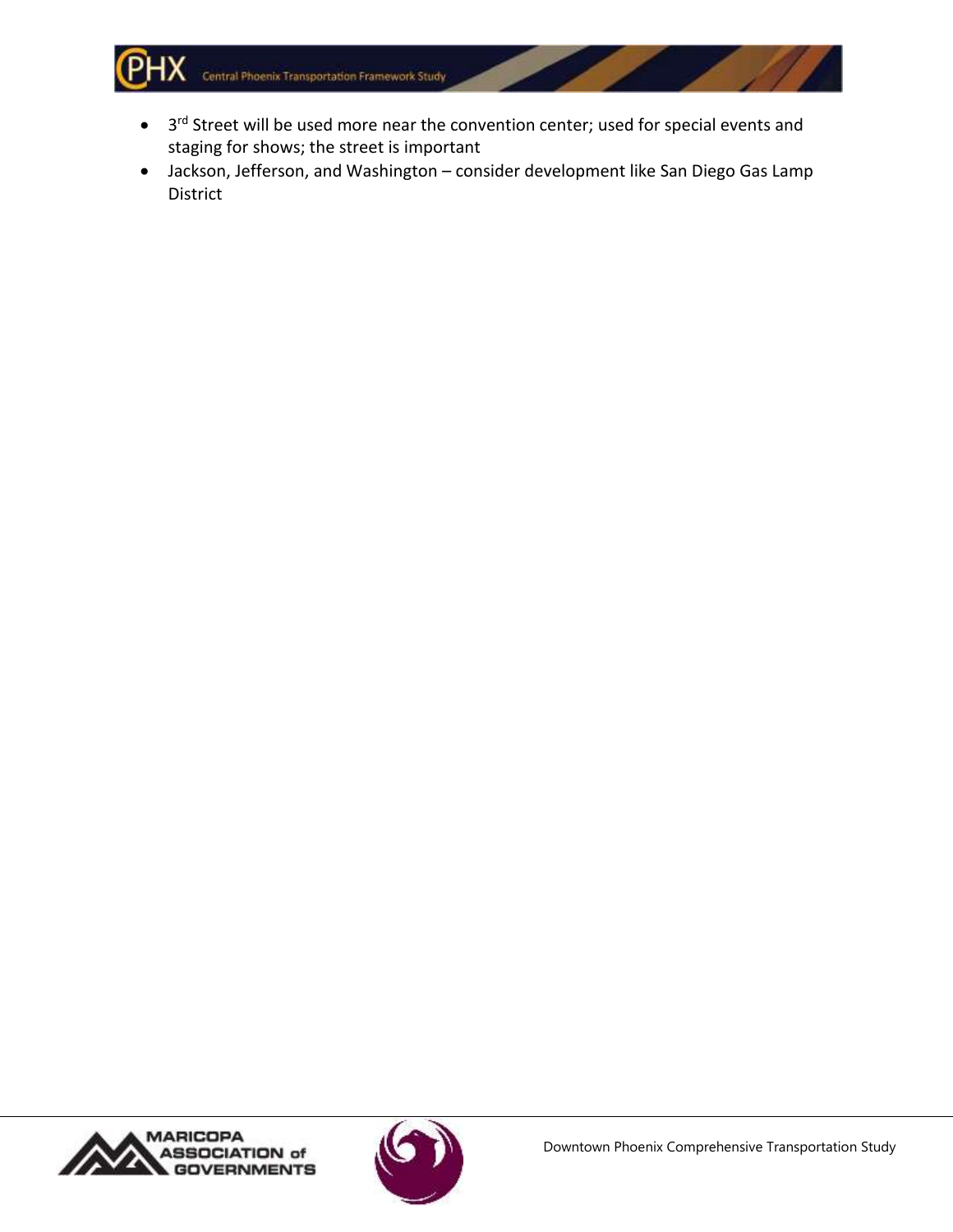

# **Venues**

# **Focus Group Feedback September 30, 2013; 9:00 to 10:30 AM**

**Participants:** Kiara Mitchell, Ace Parking/PCC; Richard Bowers, Herberger Theater Center; Kevin Mattingly, Phoenix Convention Center; Micah Henry, MAG

> *Staff and Consultants Present: Mark Melnychenko, City of Phoenix; Peggy Fiandaca, Partners for Strategic Action, Inc.; Amy Moran and Dan Marum, Wilson & Company, Inc.*

# **What are the issues from your perspective facing Downtown Phoenix transportation?** Parking Issues

- Shared parking for venues; difficult when events increase in participation
- Convention Center pre-sold tickets for parking when there are other events going on; the one-way streets get people lost
- Lack of bus staging areas; many venues built without consideration for staging areas

# System Modifications

- Push people onto rail
- Close streets for events and festivals
- One-ways hurt the routing of the Dash

Economic Vitality

- Downtown needs to be more exciting; no downtown ever dies from too much traffic
- Mixing of venue groups cause issues
- ASU north of Van Buren keeps activity in the northern part of the study area

Sunburst Plan

The focus is on getting people out of downtown quickly

Bike/Pedestrians

- Too many one-way streets
- Sidewalks too narrow to accommodate people
- More shade is needed
- Shade needed between event areas

Safety

- Lighting improvements are needed
- Better connections to neighborhoods in the northern portion of the area to venues; improved lighting would help the experience



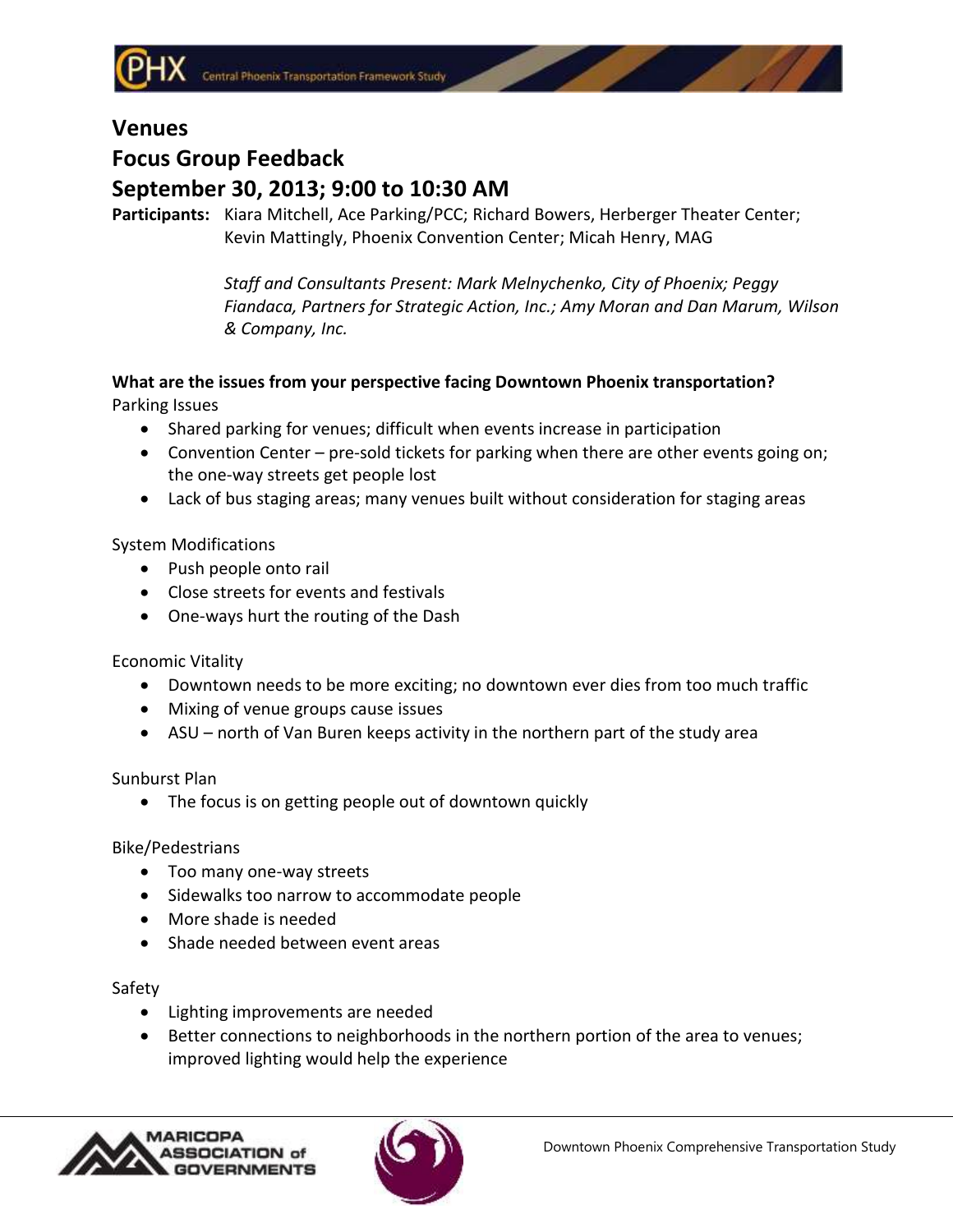**What is the universe of potential solutions?** Safety

 Different safety improvements for different groups; visitors, workers, and residents have different needs

System Improvements

- Conversion of one-way streets to two-way streets
- Balance two-way street conversation with parking

Event Management

Need a coordinated schedule of events



Policies

Everything that is done needs to consider the aging of the population trends

Economic Vitality

- Adams is our "Freemont Street" an event street could be developed but would need to address ingress to hotels, etc.
- System planning and strategies should accommodate urban growth
- Need to develop a predictable urban connector (5 minute headway) in downtown
- 3rd Street near Herberger Theater Center could develop shops as a result of the narrowing of the street
- Better wayfinding signs in downtown

Parking

- Expand shared parking opportunities
- Path finding notifications on the freeway providing parking information
- When a parking lot is full the lot closes and only allows pre-sold parking passes
- Rail use should be promoted heavily for congested event times



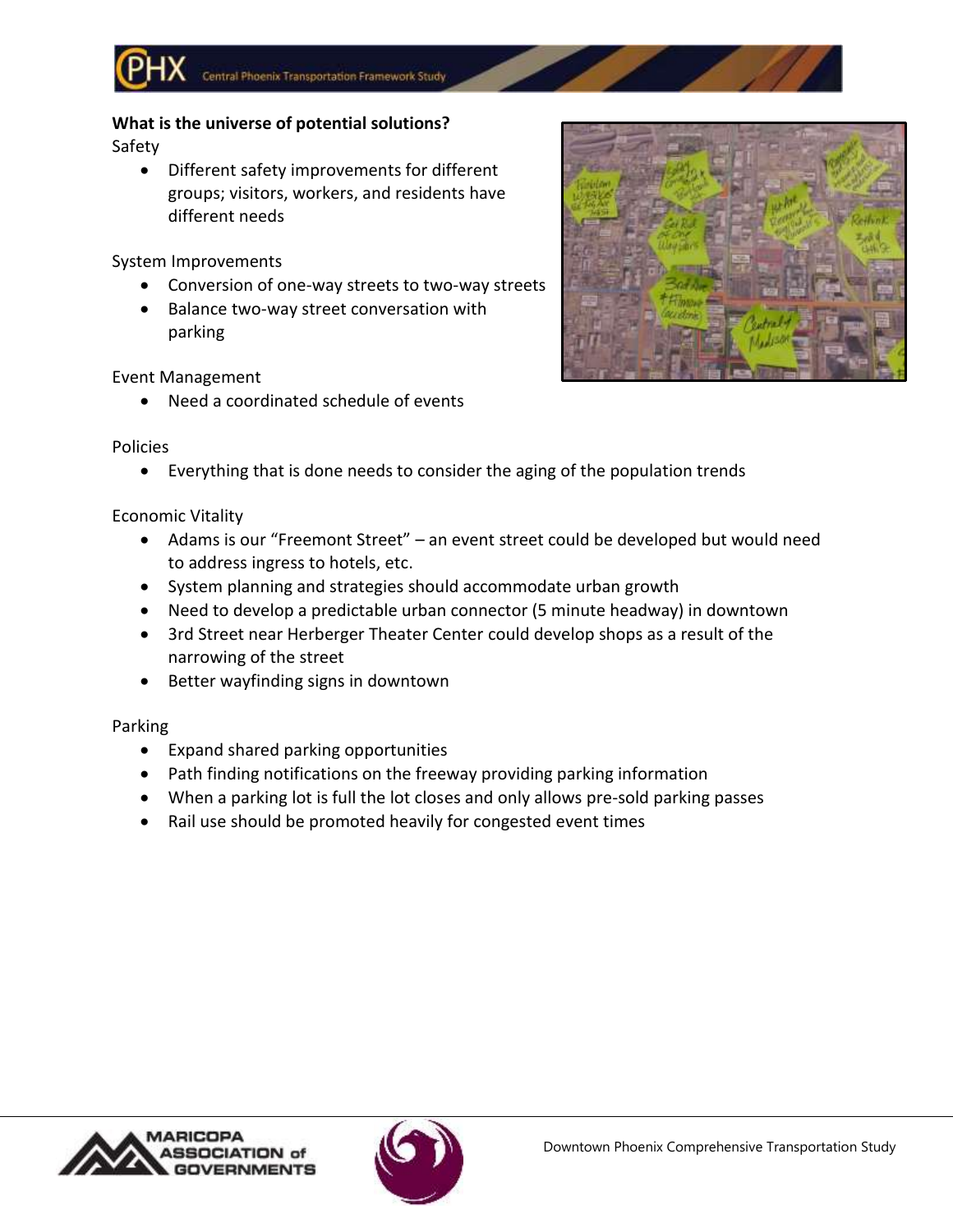# **Public/Private Transportation Operators Focus Group Feedback September 30, 2013; 11:00 AM to 12:30 PM**

**Participants:** Nathan Wright, Phoenix Public Transit; Jorie Brenalian, Phoenix Public Transit; Kini Knudson, Phoenix Public Transit; Dan Klocke, Phoenix Downtown Partnership; Micah Henry, MAG

> *Staff and Consultants Present: Mark Melnychenko, City of Phoenix; Peggy Fiandaca, Partners for Strategic Action, Inc.; Amy Moran and Dan Marum, Wilson & Company, Inc.*

# **What are the issues from your perspective facing Downtown Phoenix transportation?** System Modifications

 Some investments have been made on Central Avenue to ensure that LRT can come into the area

Economic Vitality

 Need to get buy-in from businesses when redevelopment occurs and impacts business movements (e.g. redevelopment of the transit center)

Transit

- Concerned about Central Avenue LRT and bus travel
- Rethink how transit service works with the grid system (i.e. buses coming into the downtown transit center)

# **What is the universe of potential solutions?**

Economic Development

- Day baseball games impact transit and should be considered
- Cityscape wanting to close off Central Avenue would have a major impact on transit

System Modifications

- Signalization improvements could help time consistency of transit
- Signal timing after LRT movements should be considered

Transit Improvements

- Central Avenue and Washington/Jefferson need to preserve for transit
- Any changes (one-way to two-way) needs to work with transit
- Need to accommodate buses on the street; movement of the buses throughout the area
- Need to accommodate the peak hour transit buses on the streets; this is a real problem
- Potential signal phasing modifications to address better transit movements



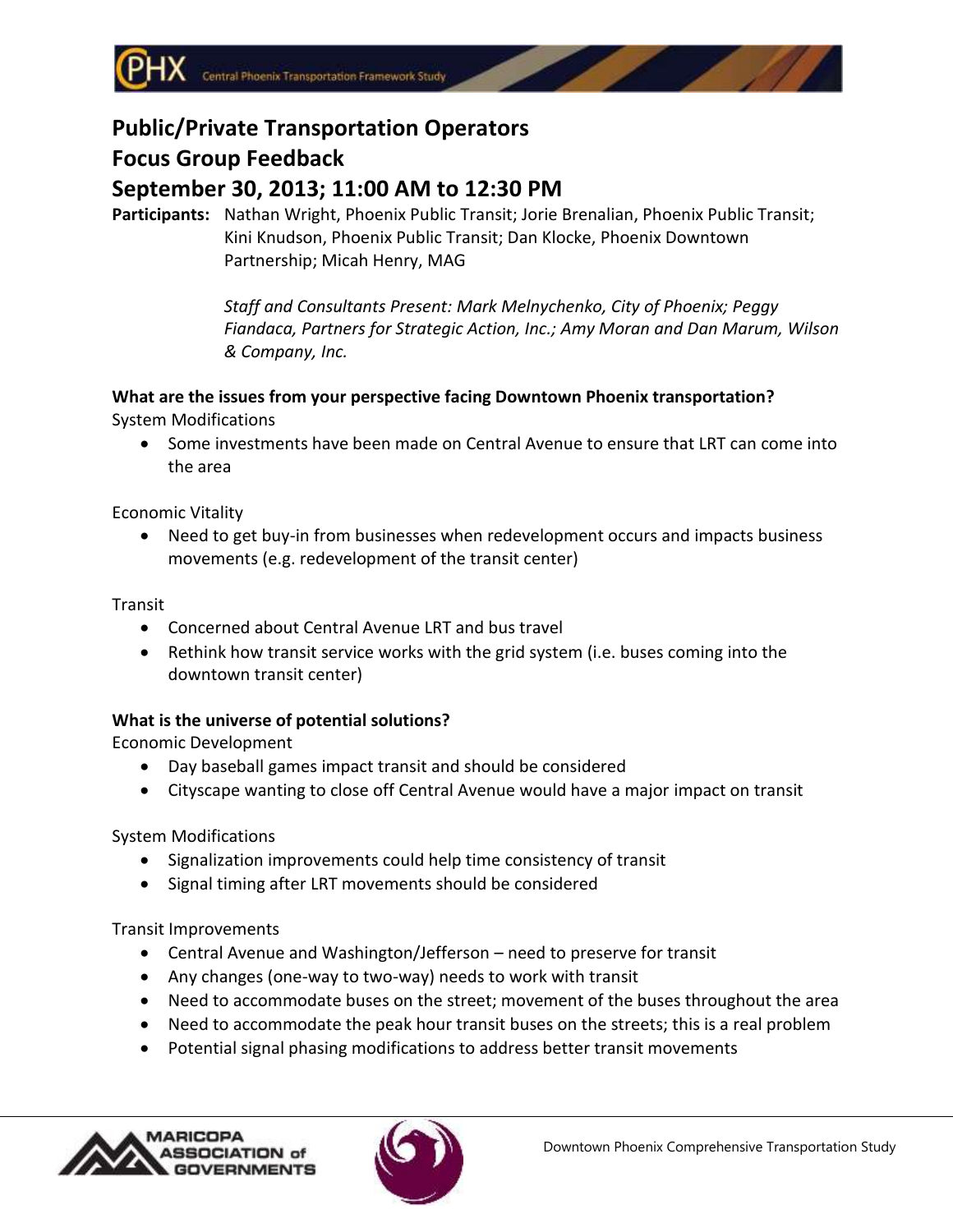

## **APPENDIX A – Stakeholder Questionnaire Summary**

#### **Are you adversely affected by downtown events?**

| Yes          |    | 33.3% |
|--------------|----|-------|
| No           | 14 | 66.6% |
| No Responses |    | 0.0%  |

#### **[If yes] How are you adversely affected by downtown events?**

| <b>Traffic restrictions</b> |                                                                                     | 5 | 83.3% |
|-----------------------------|-------------------------------------------------------------------------------------|---|-------|
| Parking                     |                                                                                     | 3 | 50.0% |
| <b>Additional traffic</b>   |                                                                                     | 3 | 50.0% |
| Trash/debris                |                                                                                     | 0 | 0.0%  |
| Other                       |                                                                                     | 2 | 33.3% |
| $\bullet$                   | Overcrowded Light Rail                                                              |   |       |
| $\bullet$                   | Attendees are sadly siphoned out of downtown instead of being<br>allowed to linger. |   |       |

#### **When are you most adversely impacted by downtown events?**

| Daytime                   | 0  | 0.0%  |
|---------------------------|----|-------|
| Nighttime                 |    | 9.5%  |
| Weekends                  |    | 9.5%  |
| No significant difference |    | 9.5%  |
| No Responses              | 15 | 71.4% |

#### **Please rate the adverse impacts of downtown events on your lifestyle.**

#### **(Not impacted = 1; Highly impacted = 10)**

| 0% | 0% | 17% | 0% | 67% | 0% | 17% | 0% | 0% | 0% |
|----|----|-----|----|-----|----|-----|----|----|----|

#### **Do you adjust your travel routine as a result of downtown events?**

| Yes          | $\sim$<br>ᆂᆂ  | 52.3% |
|--------------|---------------|-------|
| No           | ◡<br>ـ        | 42.8% |
| No Responses | <u>. на т</u> | 4.7%  |

#### **How efficient is downtown event traffic management?**

| Not efficient      |    | 9.5%  |
|--------------------|----|-------|
| Somewhat efficient |    | 33.3% |
| Efficient          | 10 | 47.6% |
| Very efficient     |    | 4.7%  |
| No Responses       |    | 4.7%  |



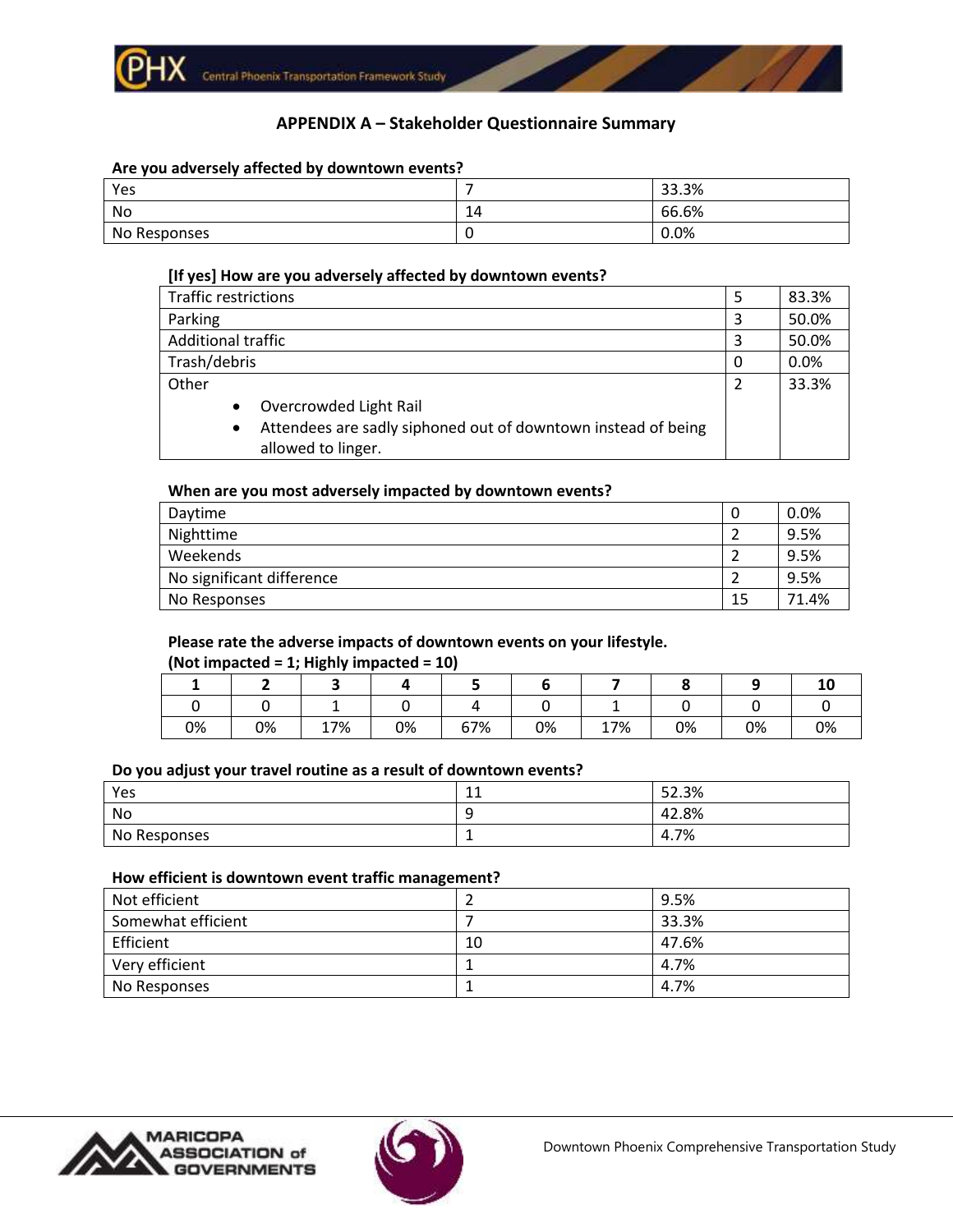

#### **Generally, how would you rate your traffic experience downtown?**

|    | (Poor; lots of delays = 1; Excellent; no delays = 10) |    |     |     |    |     |     |    |    |
|----|-------------------------------------------------------|----|-----|-----|----|-----|-----|----|----|
|    |                                                       |    |     |     |    |     |     |    |    |
|    |                                                       |    |     |     |    |     |     |    |    |
| 0% | 0%                                                    | 0% | 10% | 15% | 5% | 15% | 45% | 5% | 5% |

#### **Do you feel that business activity increases due to downtown events?**

| Yes          | $\sim$<br>Ίp | 76.1% |
|--------------|--------------|-------|
| No           | -            | 19.0% |
| No Responses |              | 4.7%  |

#### **[If yes] How much of an increase in business would you estimate is a result of downtown events?**

| 1 - 5%           | 0 | 0.0%  |
|------------------|---|-------|
| $6 - 10\%$       |   | 23.8% |
| $11 - 20%$       |   | 14.2% |
| Greater than 20% | 8 | 38.0% |
| No Responses     |   | 23.8% |

#### **[If no] How much of a decrease in business would you estimate is a result of downtown events?**

| There is no decrease in business activity due to downtown |    | 4.7%  |
|-----------------------------------------------------------|----|-------|
| events.                                                   |    |       |
| $1 - 5%$                                                  | 0  | 0.0%  |
| $6 - 10%$                                                 |    | 9.5%  |
| 11 - 20%                                                  | 0  | 0.0%  |
| Greater than 20%                                          |    | 4.7%  |
| No Responses                                              | 17 | 80.9% |

#### **\*Do you feel business is adversely impacted by nighttime or weekend downtown events?**

| Yes          | ٠       | 23.8%      |
|--------------|---------|------------|
| No           | -<br>ر⊥ | 1.4%<br>74 |
| No Responses |         | 4.7%       |

#### **\*Do you feel business is adversely impacted by daytime downtown events?**

| Yes          | ۔        | 14.2% |
|--------------|----------|-------|
| No           | -        | 81.0% |
| No Responses | <b>.</b> | 4.8%  |



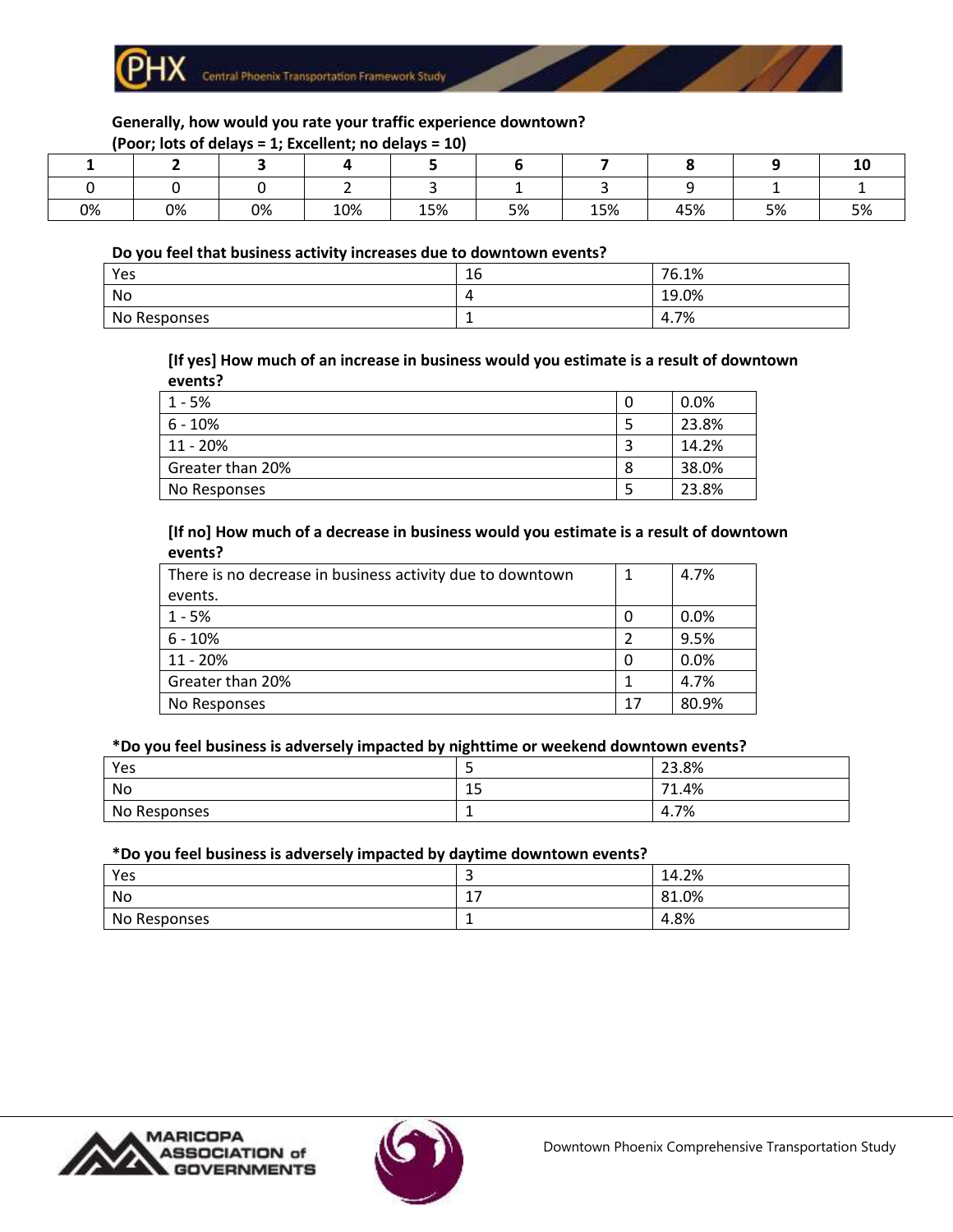# **[If yes to either above\*] In your opinion, what is the biggest adverse impact of downtown events on business?**

| Parking (patrons have no convenient parking)    |    | 14.2% |
|-------------------------------------------------|----|-------|
| Long traffic queues and delays                  |    | 0.0%  |
| Traffic restrictions before and/or after events | っ  | 9.5%  |
| Other                                           |    | 4.7%  |
| cheap patrons avoid paying parking<br>$\bullet$ |    |       |
| No Responses                                    | 15 | 71.4% |

#### **Do you:**

| Own a business in downtown     |          | 10.0% |
|--------------------------------|----------|-------|
| Work at a business in downtown | <b>+</b> | 85.0% |
| Live in downtown               |          | 35.0% |

#### **If you own a business, do you adjust your business hours based on downtown events?**

| Yes               |          | 0.0%  |
|-------------------|----------|-------|
| No/not applicable | ാറ<br>20 | 95.2% |
| No Responses      |          | 4.7%  |

#### **Do you feel you have adequate access to information regarding downtown events and traffic restrictions?**

| Yes          | $\sim$<br>ᅩ | 71.4% |
|--------------|-------------|-------|
| No           | ٮ           | 23.8% |
| No Responses | . .         | 4.7%  |

#### **[If no] What media would be best to notify you of downtown events and traffic restrictions?**

| Webpage                   | 0              | 0.0%  |
|---------------------------|----------------|-------|
| E-mail                    | 3              | 14.2% |
| Facebook                  | 0              | 0.0%  |
| Twitter                   | 0              | 0.0%  |
| Newspaper                 | 0              | 0.0%  |
| Electronic message boards | $\overline{2}$ | 9.5%  |
| Other                     |                | 4.7%  |
| text<br>$\bullet$         |                |       |
| No Responses              | 15             | 71.4% |

#### **What events do you attend in downtown Phoenix?**

| Phoenix Suns games                               | 9  | 47.3% |
|--------------------------------------------------|----|-------|
| Arizona Diamondbacks games                       | 13 | 68.4% |
| Other events at US Airways Center or Chase Field | 12 | 63.1% |
| Cityscape                                        | 13 | 68.4% |
| Orpheum Theater events                           | 9  | 47.3% |
| <b>First Fridays</b>                             | 13 | 68.4% |
| <b>Comerica Theater events</b>                   |    | 36.8% |
| Phoenix Convention Center events/Symphony Hall   | 11 | 57.8% |



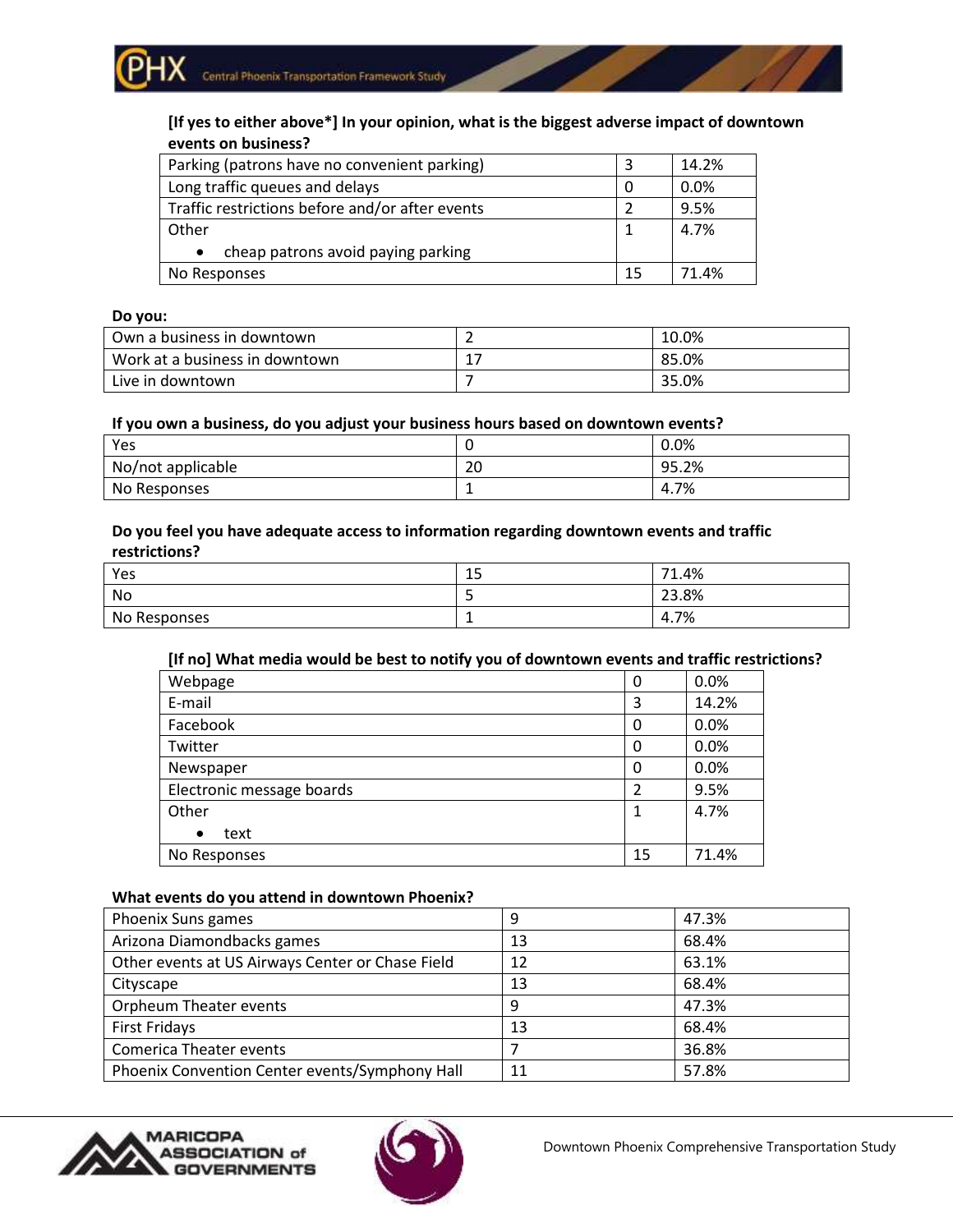

| events |                                 |       |
|--------|---------------------------------|-------|
| Other  |                                 | 15.7% |
|        | Herberger, Movies, Parks Events |       |
|        | Herberger Theater Center Events |       |
|        | Herberger                       |       |

#### **How often do you attend an event in downtown?**

| Very often (more than 75 times a year) |    | 19.0% |
|----------------------------------------|----|-------|
| Often (50 to 75 times a year)          |    | 19.0% |
| Occasionally (10 to 49 times a year)   | 10 | 47.6% |
| Rarely (less than 10 times a year)     |    | 4.7%  |
| No Responses                           |    | 9.5%  |

#### **What mode of transportation do you use most often to travel to downtown for or during an event?**

| Automobile         | 11 | 52.3% |
|--------------------|----|-------|
| Light rail         | 6  | 28.5% |
| <b>Bus transit</b> | 0  | 0.0%  |
| <b>Bike</b>        | 0  | 0.0%  |
| Walk               |    | 9.5%  |
| Other              | 0  | 0.0%  |
| No Responses       |    | 9.5%  |

#### **What mode of transportation do you use most often to travel to downtown during typical, non-event conditions?**

| Automobile         | 11 | 52.3% |
|--------------------|----|-------|
| Light rail         | 5  | 23.8% |
| <b>Bus transit</b> |    | 4.7%  |
| <b>Bike</b>        |    | 4.7%  |
| Walk               |    | 4.7%  |
| Other              | 0  | 0.0%  |
| No Responses       |    | 9.5%  |

#### **When you travel to downtown Phoenix by automobile, how do you arrive?**

| I only use the freeway system (e.g. I-10, I-17, SR- $\vert$ 3 |   | 14.2% |
|---------------------------------------------------------------|---|-------|
| 51)                                                           |   |       |
| I only use the arterial system (e.g. Washington               | 8 | 38.0% |
| Street, Jefferson Street, 7th Avenue)                         |   |       |
| I use BOTH the freeway system and arterial                    |   | 33.3% |
| system, depending on the situation                            |   |       |
| I do not travel to downtown Phoenix by                        |   | 4.7%  |
| automobile                                                    |   |       |
| No Responses                                                  |   | 9.5%  |
|                                                               |   |       |





**Contract Contract Contract Contract Contract**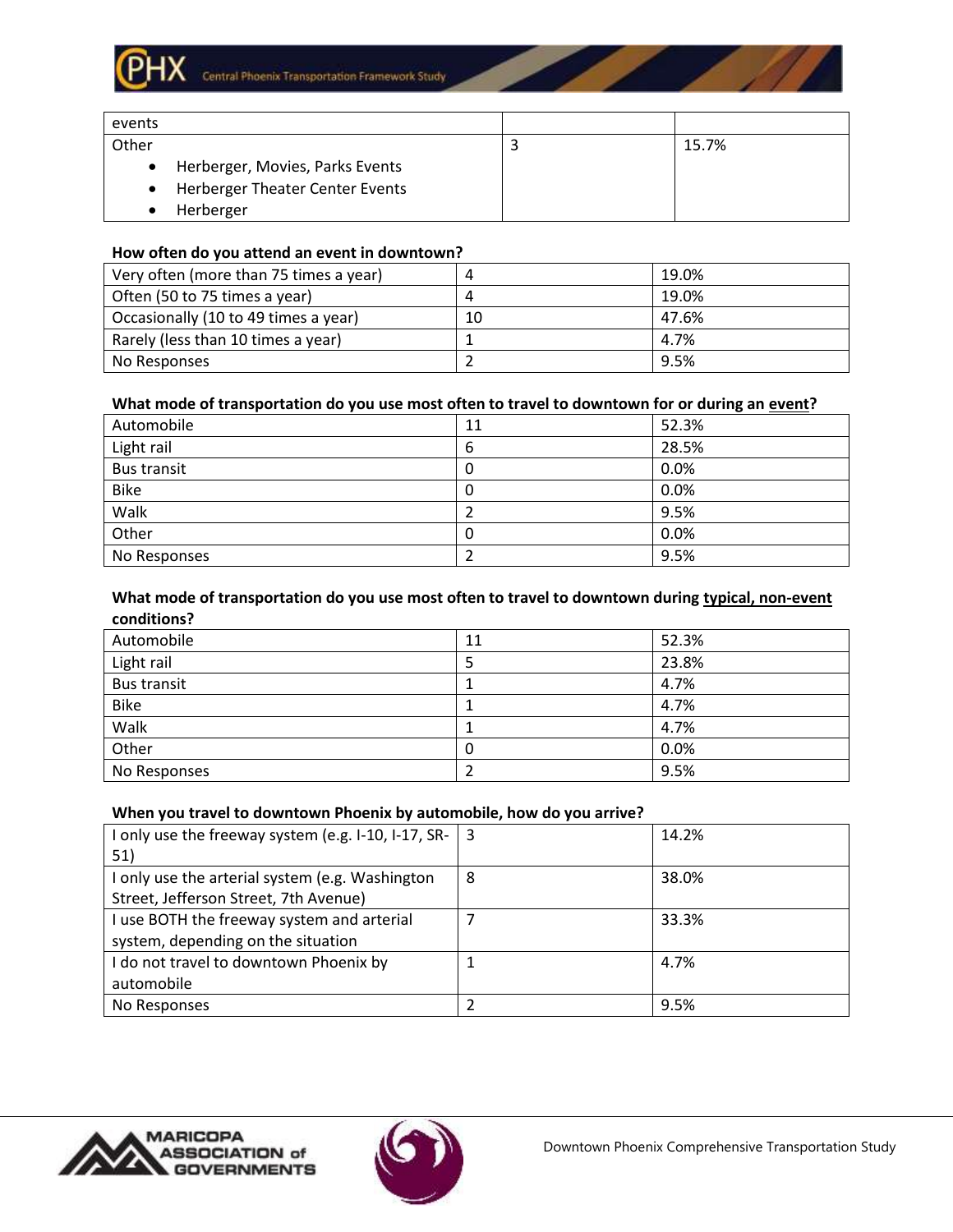**[If by freeway] When traveling to downtown Phoenix using the freeway system for or during an event, from what direction do you most frequently enter downtown?**

| West Phoenix (I-10 eastbound)                 |    | 4.7%  |
|-----------------------------------------------|----|-------|
| North Phoenix (I-17 southbound)               |    | 4.7%  |
| North Phoenix (SR-51 southbound)              | 3  | 14.1% |
| South Phoenix (I-17 southbound or northbound) | 0  | 0.0%  |
| Ahwatukee/East Valley (I-10 west/north bound) |    | 4.7%  |
| East Phoenix (Loop 202 westbound to I-10)     | 3  | 14.1% |
| No Responses                                  | 12 | 57.1% |

**When traveling to downtown Phoenix using the freeway system during typical, non-event conditions, from what direction do you most frequently enter downtown?**

| West Phoenix (I-10 eastbound)                 |    | 4.7%  |
|-----------------------------------------------|----|-------|
| North Phoenix (I-17 southbound)               |    | 4.7%  |
| North Phoenix (SR-51 southbound)              |    | 14.1% |
| South Phoenix (I-17 southbound or northbound) | 0  | 0.0%  |
| Ahwatukee/East Valley (I-10 west/north bound) |    | 4.7%  |
| East Phoenix (Loop 202 westbound to I-10)     | ς  | 14.1% |
| No Responses                                  | 12 | 57.1% |

**[If arterial] When traveling to downtown Phoenix using the arterial system for or during an event, from what direction do you most frequently enter downtown?**

| <b>Washington Street</b> |   | 4.7%  |
|--------------------------|---|-------|
| Jefferson Street         | 0 | 0.0%  |
| Van Buren Street         |   | 4.7%  |
| 7th Avenue               |   | 23.8% |
| Central Avenue           | 3 | 14.2% |
| 7th Street               | 4 | 19.0% |
| No Responses             |   | 33.3% |

**When traveling to downtown Phoenix using the arterial system during typical, non-event conditions, from what direction do you most frequently enter downtown?**

| <b>Washington Street</b> |   | 4.7%  |  |
|--------------------------|---|-------|--|
| Jefferson Street         | 0 | 0.0%  |  |
| Van Buren Street         |   | 4.7%  |  |
| 7th Avenue               | 5 | 23.8% |  |
| Central Avenue           | 3 | 14.2% |  |
| 7th Street               | 4 | 19.0% |  |
| No Responses             |   | 33.3% |  |



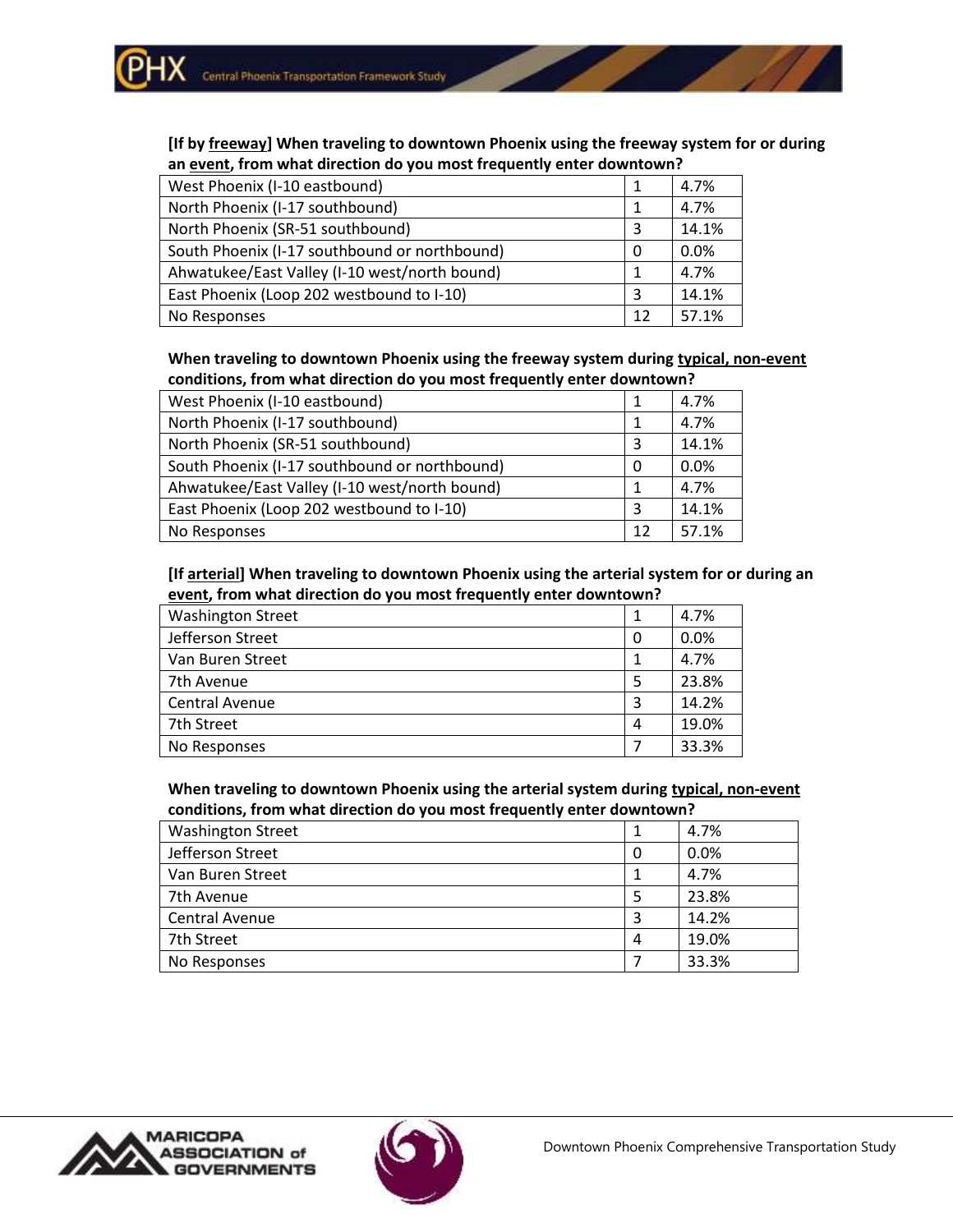#### **[If by freeway or arterial] When you travel to downtown Phoenix by automobile for or during an event, where do you park?**

| Public (city) parking garage or lot   | 8  | 47.0% |
|---------------------------------------|----|-------|
| Privately owned parking garage or lot | 10 | 58.8% |
| On-street parking meter space         | 6  | 35.2% |
| On-street unmetered parking space     | 4  | 23.5% |
| Valet                                 |    | 0.0%  |
| Other                                 |    | 5.8%  |
| I usually walk to events<br>$\bullet$ |    |       |

#### **When you travel to downtown Phoenix by automobile during typical, non-event conditions, where do you park?**

| Public (city) parking garage or lot   |    | 29.4% |
|---------------------------------------|----|-------|
| Privately owned parking garage or lot | 10 | 58.8% |
| On-street parking meter space         | 6  | 35.2% |
| On-street unmetered parking space     |    | 5.8%  |
| Valet                                 |    | 0.0%  |
| Other                                 |    | 0.0%  |

#### **What are your major considerations in determining where to park downtown for or during an event?**

| Proximity to my destination                 | 13 | 76.4% |
|---------------------------------------------|----|-------|
| Cost                                        | 10 | 58.8% |
| Well-lit                                    | 4  | 23.5% |
| Speed of getting in/out of parking facility |    | 29.4% |
| Other                                       |    | 5.8%  |
| I walk to avoid the congestion<br>$\bullet$ |    |       |

#### **What are your major considerations in determining where to park downtown during typical, non-event conditions?**

| Proximity to my destination                 | 13       | 76.4%   |
|---------------------------------------------|----------|---------|
| Cost                                        | 12       | 70.5%   |
| Well-lit                                    | 4        | 23.5%   |
| Speed of getting in/out of parking facility | $\prime$ | 23.5%   |
| . Other                                     |          | $0.0\%$ |

**When you are parked in Phoenix's downtown core (Roosevelt Street/7th Avenue/7th Street/Jackson Street), how long does it normally take you to exit the downtown core after an event?**

| l 0 - 5 minutes      | 6 | 28.5% |
|----------------------|---|-------|
| $6 - 10$ minutes     |   | 33.3% |
| 11 - 15 minutes      |   | 14.2% |
| More than 15 minutes |   | 4.7%  |
| No Responses         | 4 | 19.0% |



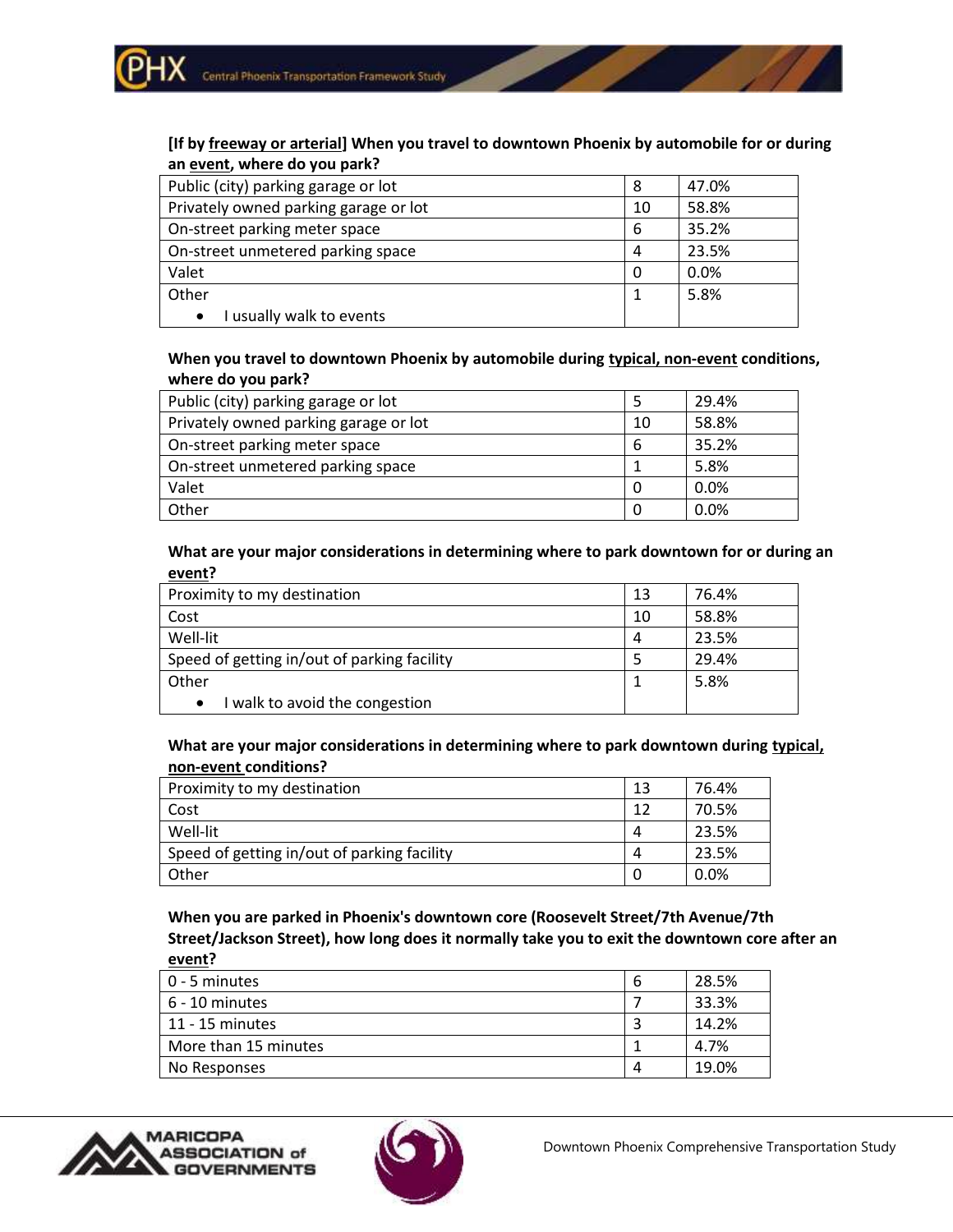#### **When you are parked in Phoenix's downtown core (Roosevelt Street/7th Avenue/7th Street/Jackson Street), how long does it normally take you to exit the downtown core during typical, non-event conditions?**

| $\vert$ 0 - 5 minutes | 12 | 57.1% |
|-----------------------|----|-------|
| $6 - 10$ minutes      | 4  | 19.0% |
| 11 - 15 minutes       |    | 4.7%  |
| More than 15 minutes  | 0  | 0.0%  |
| No Responses          | 4  | 19.0% |

#### **Do you ever use transit services to travel downtown for or during an event?**

| I've only used the bus for or during an event       | 0  | $0.0\%$ |
|-----------------------------------------------------|----|---------|
| I've only used light rail for or during an event    | 13 | 61.9%   |
| I've used BOTH bus and light rail for or during     | 2  | 9.5%    |
| an event                                            |    |         |
| I've never used the bus or light rail for or during |    | 14.2%   |
| an event                                            |    |         |
| No Responses                                        |    | 14.2%   |

## **[If bus and/or light rail] How often do you use transit (bus and/or light rail) to travel downtown for or during an event?**

| Very often   | כ | 23.8% |
|--------------|---|-------|
| Occasionally | 4 | 19.0% |
| Rarely       | b | 28.5% |
| No Responses | b | 28.5% |

## **What is the main reason you chose to use transit (bus and/or light rail) for or during an event?**

| Avoid traffic and congestion                 |   | 0.0%  |
|----------------------------------------------|---|-------|
| Avoid parking costs                          | 5 | 23.8% |
| Free transit pass included with event ticket |   | 4.7%  |
| Convenience                                  | 8 | 38.0% |
| Other                                        |   | 4.7%  |
| more efficient way of commuting<br>$\bullet$ |   |       |
| No Responses                                 | 6 | 28.5% |

## **Do you ever use transit services to travel downtown during typical, non-event conditions?**

| I've only used the bus                | 0.0%  |
|---------------------------------------|-------|
| I've only used light rail             | 28.5% |
| I've used BOTH bus and light rail     | 33.3% |
| I've never used the bus or light rail | 23.8% |
| No Responses                          | 14.2% |



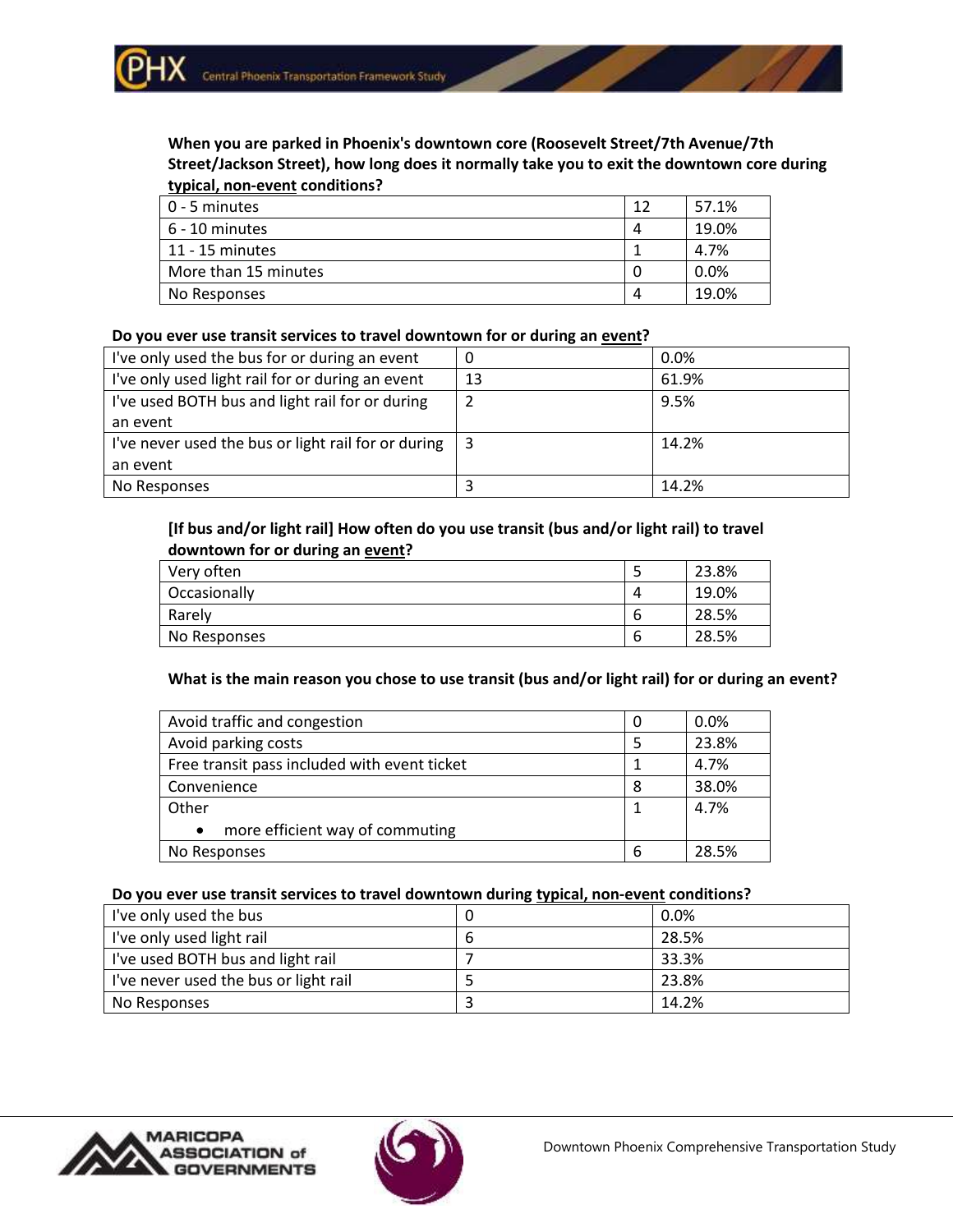**[If bus and/or light rail] How often do you use transit (bus and/or light rail) to travel downtown during typical, non-event conditions?**

| Very often   | ر | 23.8% |
|--------------|---|-------|
| Occasionally |   | 19.0% |
| Rarely       |   | 19.0% |
| No Responses | 8 | 38.0% |

**What is the main reason you chose to use transit (bus and/or light rail) during typical, nonevent conditions?**

| Avoid traffic and congestion                 | $\overline{2}$ | 9.5%  |
|----------------------------------------------|----------------|-------|
| Avoid parking costs                          | 1              | 4.7%  |
| Reduce travel costs                          | 0              | 0.0%  |
| Convenience                                  | 6              | 28.5% |
| Other                                        | 4              | 19.0% |
| Environmental<br>$\bullet$                   |                |       |
| car dead<br>$\bullet$                        |                |       |
| Saves the planet<br>$\bullet$                |                |       |
| more efficient way of commuting<br>$\bullet$ |                |       |
| No Responses                                 | 8              | 38.0% |

#### **Do you ever bike to downtown?**

| I only bike downtown for or during events      |    | 4.7%  |
|------------------------------------------------|----|-------|
| I only bike downtown during typical, non-event | 0  | 0.0%  |
| conditions                                     |    |       |
| I bike downtown for events AND during non-     | 4  | 19.0% |
| event conditions                               |    |       |
| I never bike to downtown                       | 13 | 61.9% |
| No Responses                                   |    | 14.2% |

**[If for events and/or typical conditions] When you bike downtown, can you find adequate, secure racks/lockers for your bike?**

| Yes          | ∽<br>- | 9.5%  |
|--------------|--------|-------|
| No           | ∽<br>ັ | 14.2% |
| No Responses | 16     | 76.1% |

**When you come downtown for an event, do you normally visit other businesses (such as shops or restaurants) before or after the event?**

| Never        | 4.7%  |
|--------------|-------|
| Rarely       | 4.7%  |
| Sometimes    | 38.0% |
| Often        | 38.0% |
| No Responses | 14.2% |



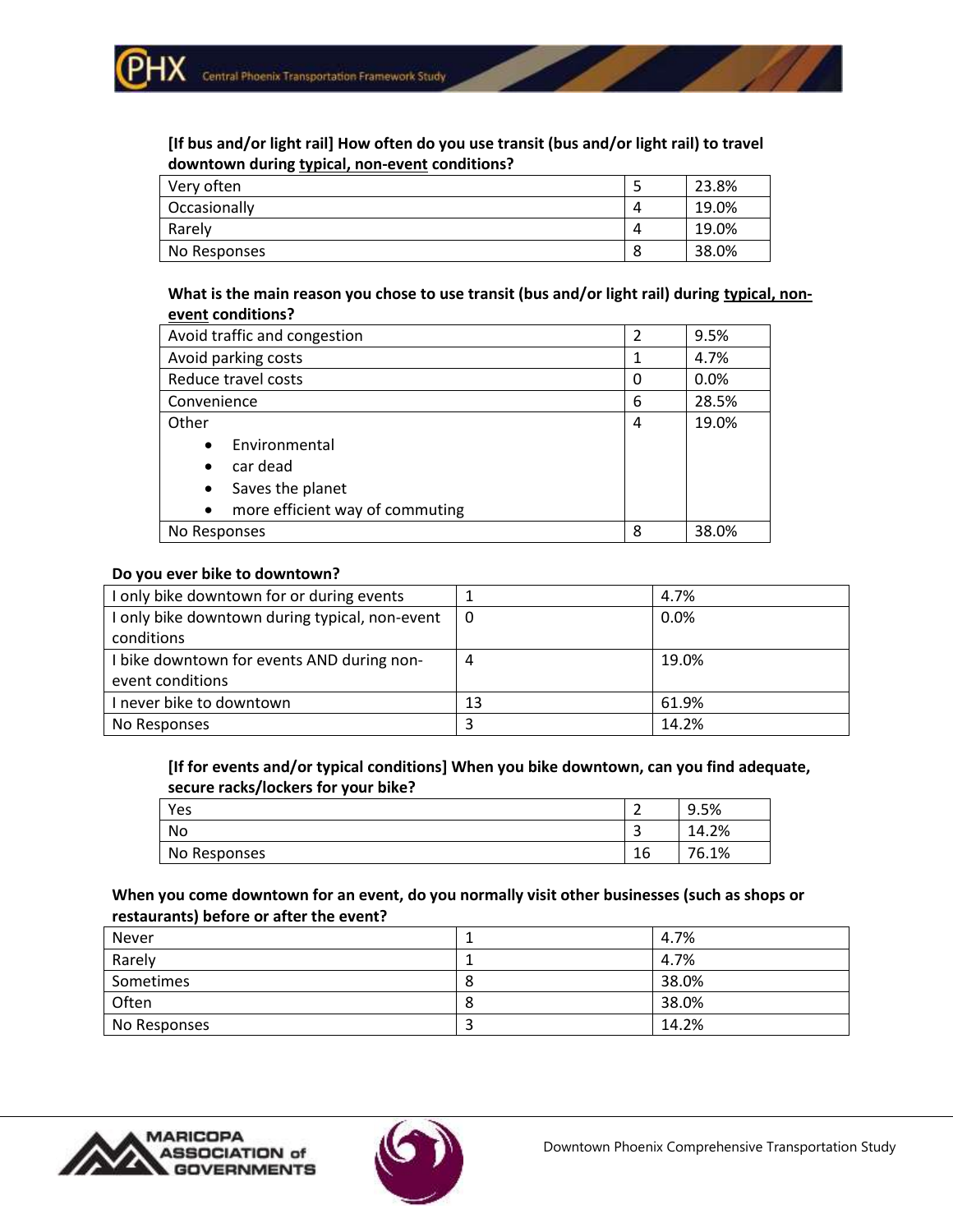

**\*\*When you come downtown for or during an event, do you feel safe and secure as a pedestrian?**

| Yes                                      | $\sim$ | 57.1% |
|------------------------------------------|--------|-------|
| No                                       |        | 4.7%  |
| Somewhat, but safety and security can be |        | 23.8% |
| improved                                 |        |       |

#### **\*\*When you come downtown during typical, non-event conditions, do you feel safe and secure as a pedestrian?**

| Yes                                      | 12 | 57.1% |
|------------------------------------------|----|-------|
| No                                       |    | 4.7%  |
| Somewhat, but safety and security can be |    | 23.8% |
| improved                                 |    |       |

## **[If no to either above\*\*] What improvement would most improve safety and security?**

| Wider sidewalks                          | 0  | 0.0%  |
|------------------------------------------|----|-------|
| Better sidewalk conditions               |    | 4.7%  |
| <b>Better lighting</b>                   | 2  | 9.5%  |
| More police presence                     | 0  | 0.0%  |
| Other                                    | 4  | 19.0% |
| Shade<br>$\bullet$                       |    |       |
| on-street parking<br>$\bullet$           |    |       |
| A,B,C must be done together<br>$\bullet$ |    |       |
| <b>Address transients</b><br>$\bullet$   |    |       |
| No Responses                             | 14 | 66.6% |

#### **\*\*\*How would you typically rate your overall experience when you come downtown for or during an event?**

| Very good | 10 | 47.6% |
|-----------|----|-------|
| Good      | u  | 28.5% |
| Poor      | _  | 9.5%  |

#### **\*\*\*How would you typically rate your overall experience when you come downtown during typical, non-event conditions?**

| Very good |          | 38.0% |
|-----------|----------|-------|
|           | ີ        |       |
| Good      | -C.<br>- | 38.0% |
| Poor      | ÷        | 0.0%  |

## **[If poor for either above\*\*\*] What recommendation below would most improve your downtown travel experience?**

| Better event signage and barricading                    | 0.0% |
|---------------------------------------------------------|------|
| More police officers                                    | 0.0% |
| Better traffic signal control (less delays)             | 4.7% |
| Additional street/lane closures                         | 0.0% |
| Better communication regarding event traffic conditions | 0.0% |
| More efficient garage exit times                        | 0.0% |